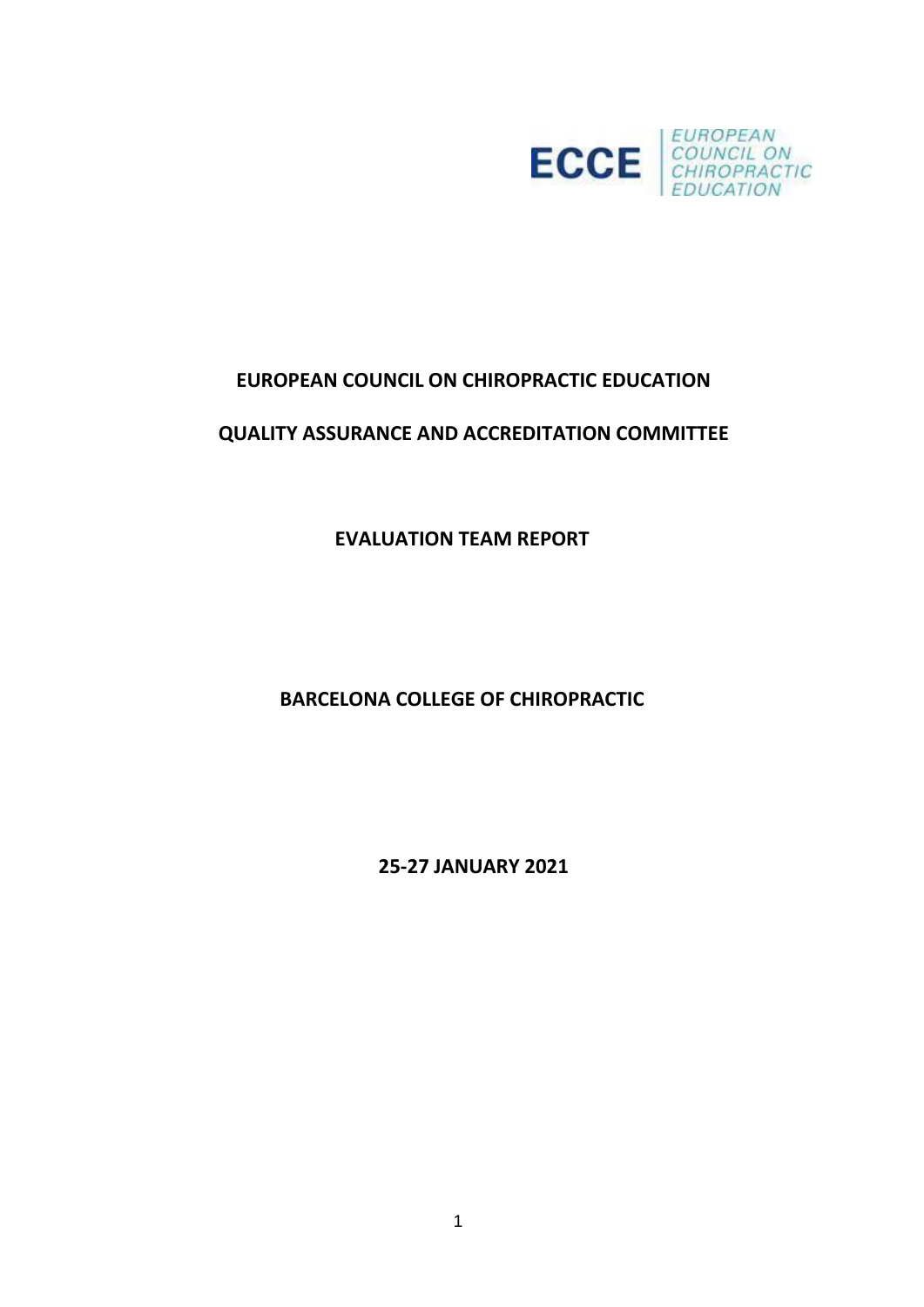### **TABLE OF CONTENTS**

| $\mathbf{1}$ . | <b>Executive Summary</b>                                    |                                                                                    | 4                       |
|----------------|-------------------------------------------------------------|------------------------------------------------------------------------------------|-------------------------|
| 2.             | <b>Introduction</b>                                         |                                                                                    | 6                       |
| 3.             | <b>Barcelona College of</b><br>Chiropractic                 |                                                                                    | $\overline{\mathbf{z}}$ |
| 4.             | <b>ECCE STANDARDS AND</b><br><b>COMPLIANCE</b>              |                                                                                    | 9                       |
| 4.1            | <b>AIMS AND OBJECTIVES</b>                                  | <b>Statement of aims and objectives</b>                                            | 9                       |
|                |                                                             | Participation in formulation of aims and<br>objectives                             | 9                       |
|                |                                                             | <b>Academic autonomy</b>                                                           | 10                      |
|                |                                                             | <b>Educational outcome</b>                                                         | 11                      |
| 4.2            | <b>EDUCATIONAL PROGRAMME</b>                                | <b>Curriculum model and educational</b><br>methods                                 | 11                      |
|                |                                                             | The scientific method                                                              | 12                      |
|                |                                                             | <b>Biomedical sciences</b>                                                         | 13                      |
|                |                                                             | <b>Behavioural and social sciences, ethics</b><br>and<br>jurisprudence             | 13                      |
|                |                                                             | <b>Clinical sciences and skills</b>                                                | 14                      |
|                |                                                             | Chiropractic                                                                       | 15                      |
|                |                                                             | <b>Clinical training</b>                                                           | 15                      |
|                |                                                             | Curriculum structure, composition and<br>duration                                  | 16                      |
|                |                                                             | <b>Programme management</b>                                                        | 17                      |
|                |                                                             | Linkage with subsequent stages of<br>education, training, chiropractic<br>practice | 18                      |
|                |                                                             | and the health system                                                              |                         |
| 4.3            | <b>ASSESSMENT OF STUDENTS</b>                               | <b>Assessment methods</b>                                                          | 18                      |
|                |                                                             | Relation between assessment and<br>learning                                        | 19                      |
| 4.4            | <b>STUDENTS</b>                                             | <b>Admission policies and selection</b>                                            | 20                      |
|                |                                                             | <b>Student intake</b>                                                              | 21                      |
|                |                                                             | <b>Student support and counselling</b>                                             | 21                      |
|                |                                                             | <b>Student representation</b>                                                      | 22                      |
| 4.5            | <b>ACADEMIC AND CLINICAL</b><br><b>FACULTY (STAFF)</b>      | <b>Faculty (staff) recruitment</b>                                                 | 23                      |
|                |                                                             | <b>Faculty promotion and development</b>                                           | 24                      |
| 4.6            | <b>EDUCATIONAL RESOURCES</b>                                | <b>Physical facilities</b>                                                         | 24                      |
|                |                                                             | <b>Clinical training resources</b>                                                 | 25                      |
|                |                                                             | <b>Information technology</b>                                                      | 26                      |
|                |                                                             | <b>Educational expertise</b>                                                       | 27                      |
|                |                                                             | <b>Administrative and technical staff</b>                                          | 27                      |
| 4.7            | <b>RELATIONSHIP BETWEEN</b><br><b>TEACHING AND RESEARCH</b> |                                                                                    | 28                      |
| 4.8            | PROGRAMME EVALUATION                                        | <b>Mechanisms for programme evaluation</b>                                         | 29                      |
|                |                                                             | <b>Faculty and student feedback</b>                                                | 30                      |
|                |                                                             | <b>Student cohort performance</b>                                                  | 30                      |
|                |                                                             | <b>Involvement of stakeholders</b>                                                 | 31                      |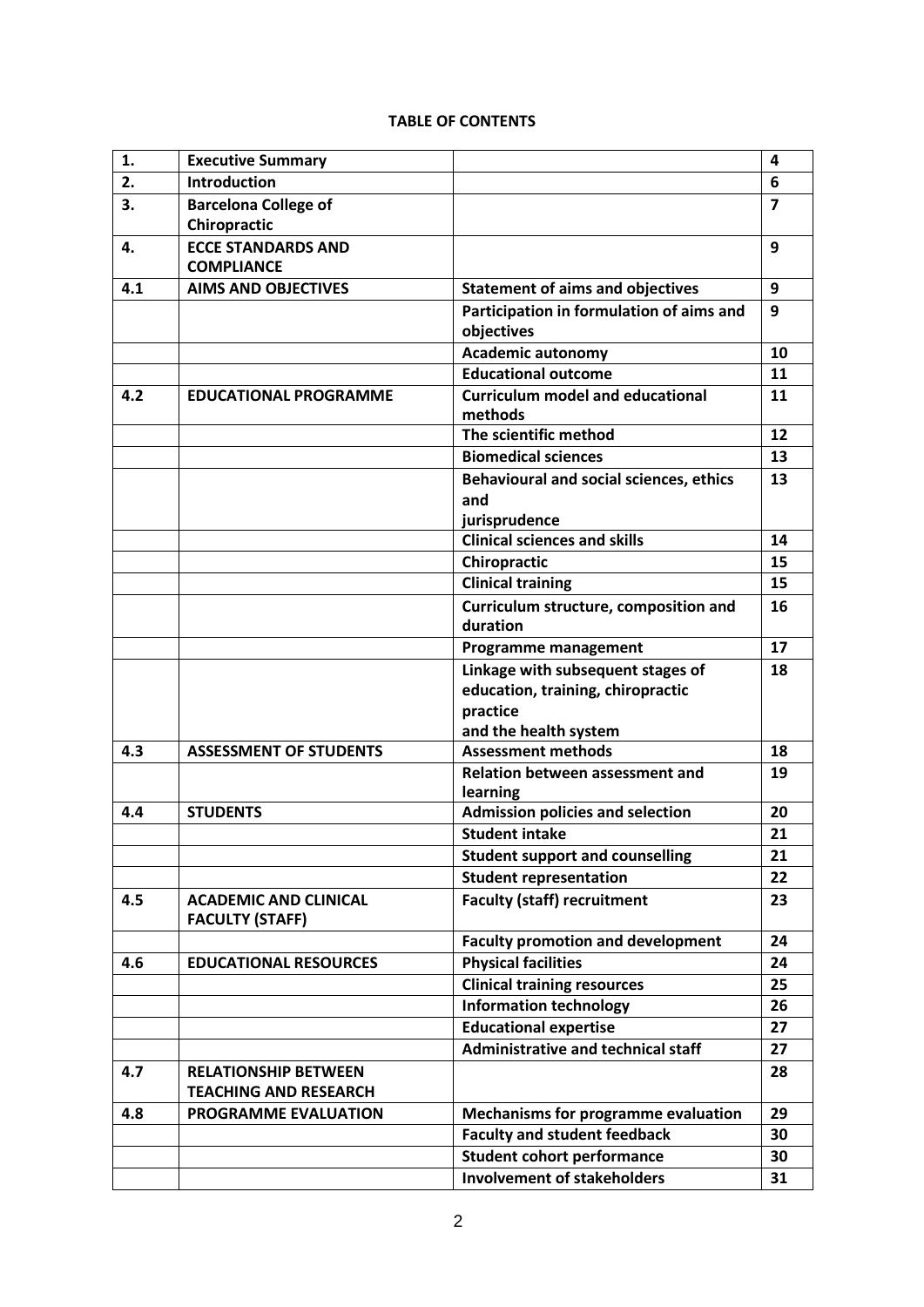| 4.9  | <b>GOVERNANCE AND</b><br><b>ADMINISTRATION</b>      | Governance                                                   | 31 |
|------|-----------------------------------------------------|--------------------------------------------------------------|----|
|      |                                                     | <b>Academic Leadership</b>                                   | 32 |
|      |                                                     | <b>Educational budget and resource</b><br>allocation         | 33 |
|      |                                                     | Interaction with professional sector                         | 33 |
| 4.10 | <b>CONTINUOUS RENEWAL AND</b><br><b>IMPROVEMENT</b> |                                                              | 34 |
| 5.   | <b>CONCLUSIONS</b>                                  | <b>Summary</b>                                               | 35 |
|      |                                                     | <b>Commendations, Recommendations and</b><br><b>Concerns</b> | 35 |
|      |                                                     | <b>Commendations</b>                                         | 36 |
|      |                                                     | <b>Recommendations</b>                                       | 36 |
|      |                                                     | <b>Concerns</b>                                              | 37 |
|      |                                                     | <b>Acknowledgements</b>                                      | 37 |
|      | <b>APPENDIX</b>                                     | <b>SITE VISIT AGENDA</b>                                     | 38 |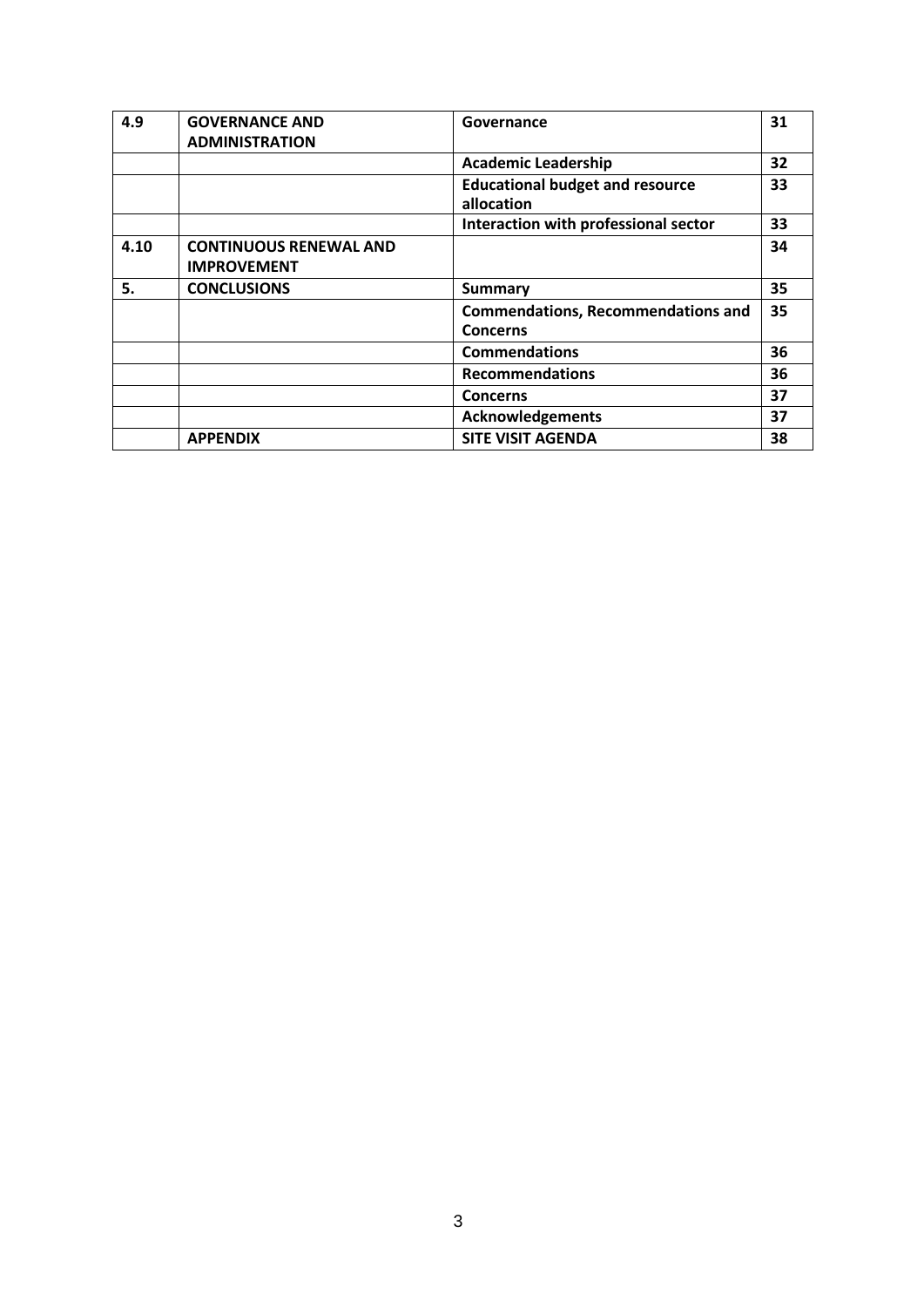### **1. EXECUTIVE SUMMARY**

- 1.1 Barcelona College of Chiropractic (BCC) is a new chiropractic education and training institution admitting students for the first time in October 2009. It is the first college of chiropractic to offer a bilingual chiropractic programme (English and Spanish).
- 1.2 The Asociación Española de Quiropràctica (AEQ) is the national association representing the chiropractic profession in Spain. There are around 300 chiropractors in Spain where chiropractic is not defined in law although there is *de facto* recognition. The AEQ, which was founded in 1986, was legalised the same year by the Ministry of the Interior with the approval of the Ministry of Health.
- 1.3 The development of the BCC began in 2005. Subsequently, BCC forged formal agreements withthree of Spain's public universities; the Universitat Pompeu Fabra (UPF), the Universitat Autònoma de Barcelona (UAB) and the Universitat de Girona (UdG) which were endorsed by AEQ in 2007. UPF was established in 1990. UPF and UAB are presently ranked as best and second best universities in Spain, respectively. Today, BCC retains operating arrangements with both UPF and UAB.
- 1.4 The chiropractic programme is a first qualification, five-year full time programme leading to the award of Titulo Superior en Quiropràctica and after completion of the final year also leads to the Master en Quiropràctica both awarded by BCC. To clarify, there are two categories of Masters awarded in Spain, oneofwhichistheMasters'propio'.TheMasters 'propio', in contrast to the other category of Masters, does not allow graduates to enter Doctorate level education. The Masters 'propio' is awarded to chiropractic students on successful completion of their final year.
- 1.5 In November 2010, BCC gained Candidate (for Accredited) Status with the ECCE, and after an Evaluation visit in February 2017 was given full accreditation status on 18 March 2017
- 1.6 On 27 January 2020, BCC submitted its Self-Study Report (SSR) for re-accreditation. The QAAC reviewed the SSR documents on 18 February 2020 and on this basis decided that another Evaluation Visit could and should proceed.
- 1.7 Due to the Covid pandemic the initial dates for an on-site evaluation visit had to be postponed, but in the circumstances it was agreed to proceed via online conferencing.
- 1.8 A three-day online Evaluation Visit took place between 25 and 27 January 2021. The online visit provided further documentary and oral evidence to the previously submitted documents. BCC was given feedback at the end of the visit and informed verbally of any commendations, recommendations and concerns regarding its provision of chiropractic education and training.
- 1.9 The Team extend their thanks to the Principal, senior staff, teaching and administrative staff and students at BCC, for the courtesy and hospitality shown to them during the evaluation visit and for conducting the visit in an open and transparent manner.
- 1.10 This document is the Evaluation Report (henceforth referred to as the Report or Evaluation Report) compiled by the Evaluation Team based on the evidence provided beforehand and during the online visit to BCC. The report was sent in draft format to BCC for factual verification on 20 February 2021 and the final report was submitted to QAAC on 24 March 2020.
- 1.11 The Chair QAAC invited BCC's Principal to attend via Zoom to receive the decision of the QAAC on the accreditation of BCC on 13 May 2021
- 1.12 This report addresses the compliance of BCC with each of the ECCE standards in the provision of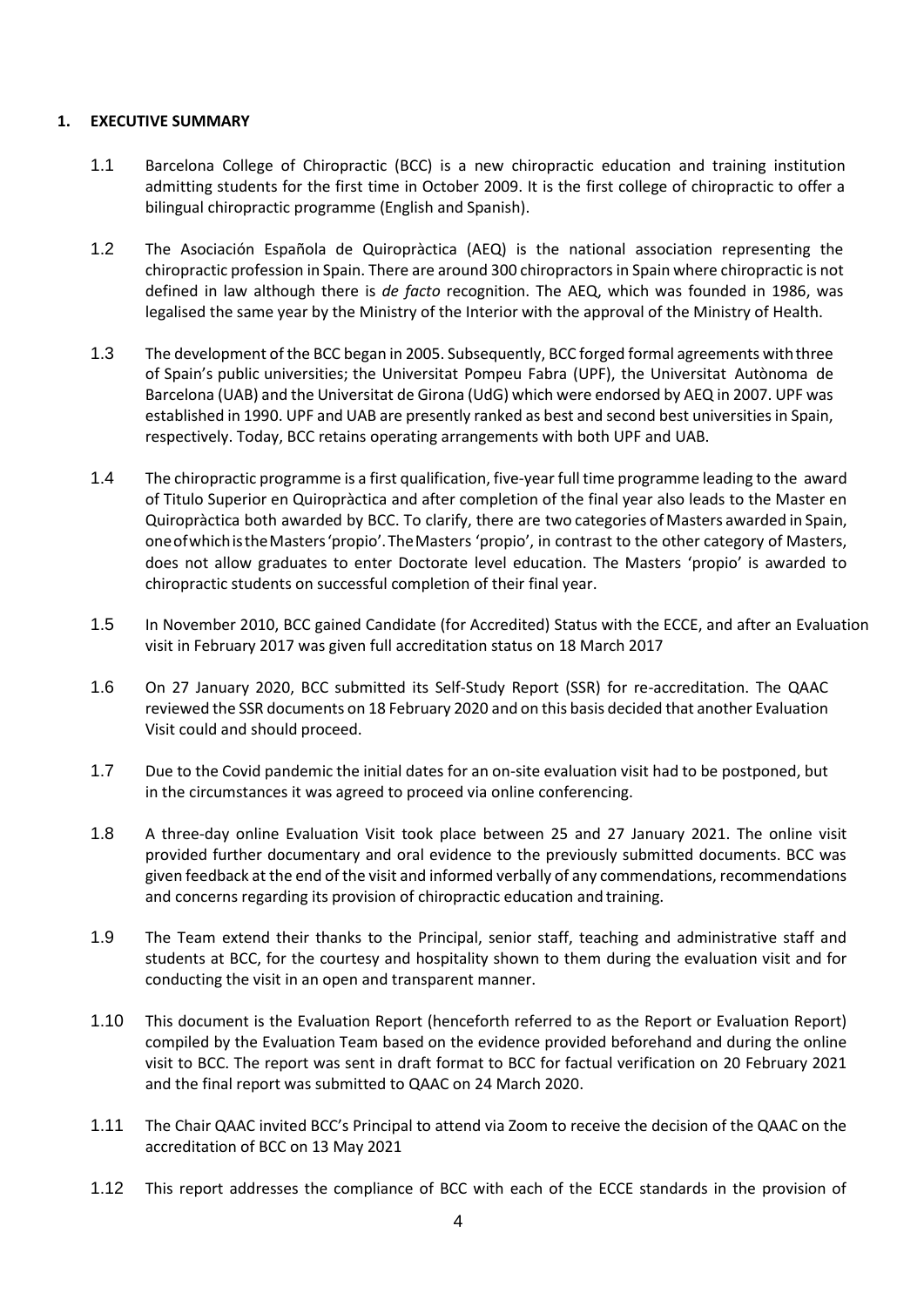chiropractic education and training. The outcomes of the report are as follows:

### 1.12.1 COMMENDATIONS:

- The strong, committed teaching and administrative staff, who have created a quality environment to enhance the student experience;
- The enthusiastic, cohesive student body, who are ambassadors for the chiropractic profession;
- The pioneering work to establish a bilingual chiropractic programme and the commitment from all to continue to grow and develop quality education;
- The integrated, patient-centred teaching across the curriculum, including instilling professional behaviours through robust Fitness to Practise procedures across the student body as a whole and into student clinic;
- The quick and decisive actions taken to mitigate against the Covid pandemic to ensure that students' teaching, learning and assessment continued and which ensured student progression;
- The incorporation of evidence-based practice throughout the curriculum which was particularly evident in the clinical environment.

### 1.12.2 RECOMMENDATIONS:

- Ensure that the implementation of the electronic patient record system for new and current patients is undertaken promptly;
- Consider the creation of a patient engagement group and the value that using real patients in the teaching environment can bring to the student learning experience;
- Consider annual appraisal of staff to ensure that performance and development are regularly reviewed;
- Review the QA procedures with respect to systematic use of plagiarism software, and the scope of external examiners duties in relation to lower weighted assessments;
- Evaluate whether student qualifications on admission and current learning support mechanisms affect cohort overall attainment at graduation;
- Consider a variety of avenues to support staff in achieving recognized postgraduate qualifications, which will allow them to demonstrate their understanding of teaching, learning and assessment;
- Continue to actively explore collaboration with a higher education institution that can support the College in awarding a Master's qualification.

## 1.12.3 CONCERNS:

There are none.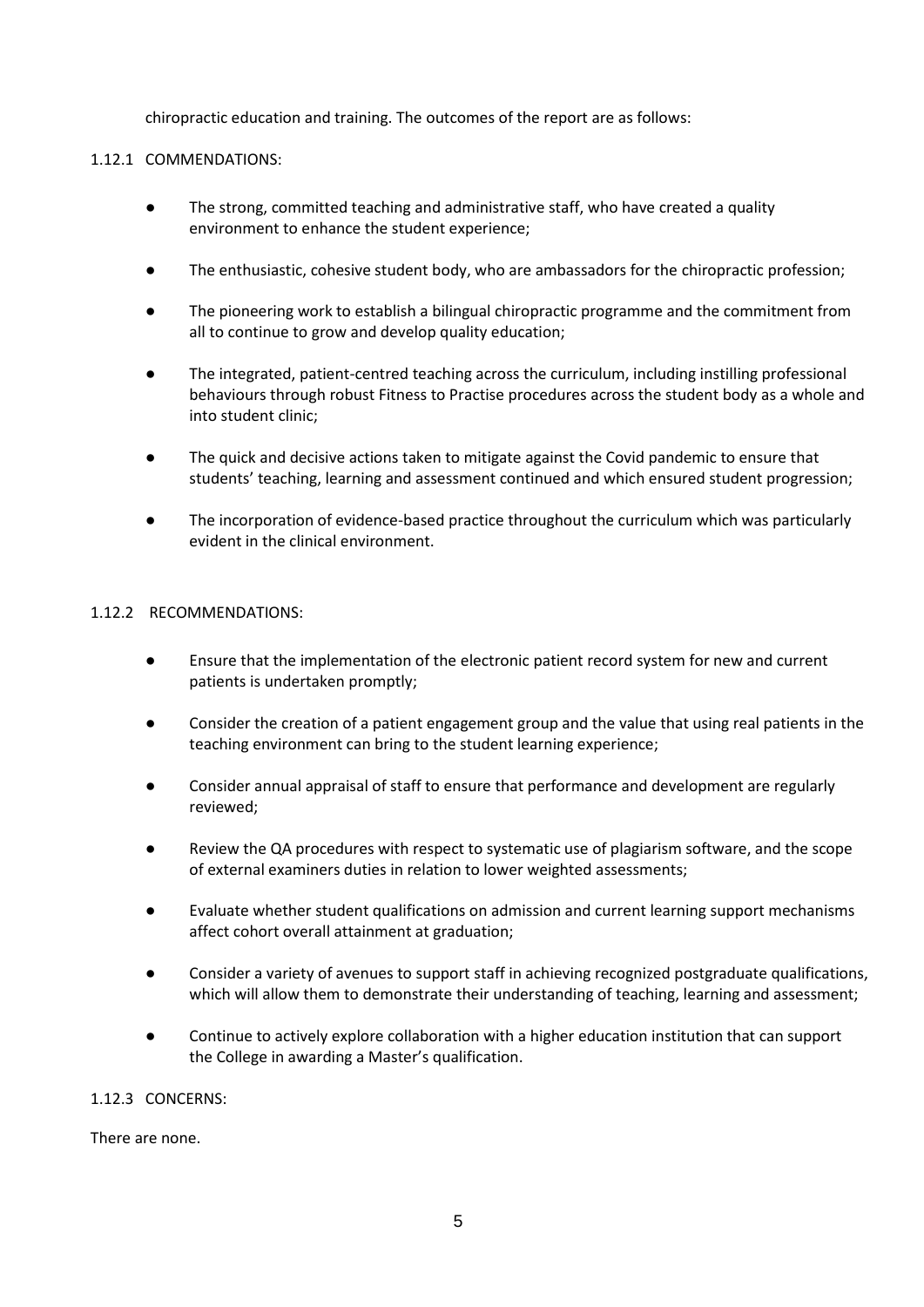## **2 INTRODUCTION**

- 2.1 Following review by the QAAC (18 February 2020) of the SSR submitted by BCC for reaccreditation of the MChiro degree, an evaluation visit was instructed to proceed in March 2020. Due to the Covid pandemic, the original dates for the on-site visit were delayed, and it was agreed to proceed through a virtual visit via online conferencing.
- 2.2 Members of the evaluation Team were nominated by ECCE Executive and agreed by BCC. Members of the Team were:
	- Professor Graham Mills MA PhD, Professor of Environmental Analytical Chemistry, University of Portsmouth, UK (Chair)
	- Professor Christina Cunliffe DC PhD, Principal McTimoney College of Chiropractic, BPP University, UK (Secretary)
	- Benito Oliva DC, Chiropractor in private practice, Italy
	- Daniel Steiner, Final year student at Madrid College of Chiropractic, Spain
- 2.3 The purpose of the visit was to verify the SSR and other evidence presented by BCC, and to evaluate the programme in terms of its compliance with the ECCE Standards in Chiropractic Education and Training (November 2019, Version 5.3) (hereafter referred to as the ECCE Standards, or Standards). On the basis of the SSR and its supporting documents, and on oral and other documentary evidence given and consulted during the virtual visit, an evaluation Report compiled by the Team was submitted to BCC for correction of any factual errors, and thereafter to the QAAC for a decision on re-accreditation of the chiropractic programme.
- 2.4 All members of the Team were presented by name beforehand to BCC, and no objection to any member was received. All members of the Team signed confidentiality and conflict of interest statements before the on-site visit. No conflicts of interest by any of the members were declared.
- 2.5 A draft timetable for the visit was sent to BCC before the visit, and the final schedule agreed with BCC. A copy of the schedule is appended to this Report (Appendix 1).
- 2.6 Members of the Team conducted all their meetings through online conferencing. The Team held a preliminary online meeting prior to the virtual visit on 24 January 2021, including viewing video presentations of the facilities previously provided by BCC. On Monday 25 January 2021, the Team began the virtual visit.
- 2.7 Throughout the virtual visit meetings were scheduled and time was allocated for the Team to hold private meetings as the visit proceeded. This allowed the Team to reflect on the (written and oral) evidence it had been presented with, and enable the Team to request further evidence where clarification was necessary. The Report was compiled on an on-going basis during the visit, and on the final day (27 January 2021) feedback on the draft commendations, recommendations and concerns was given orally to BCC before the virtual visit ended.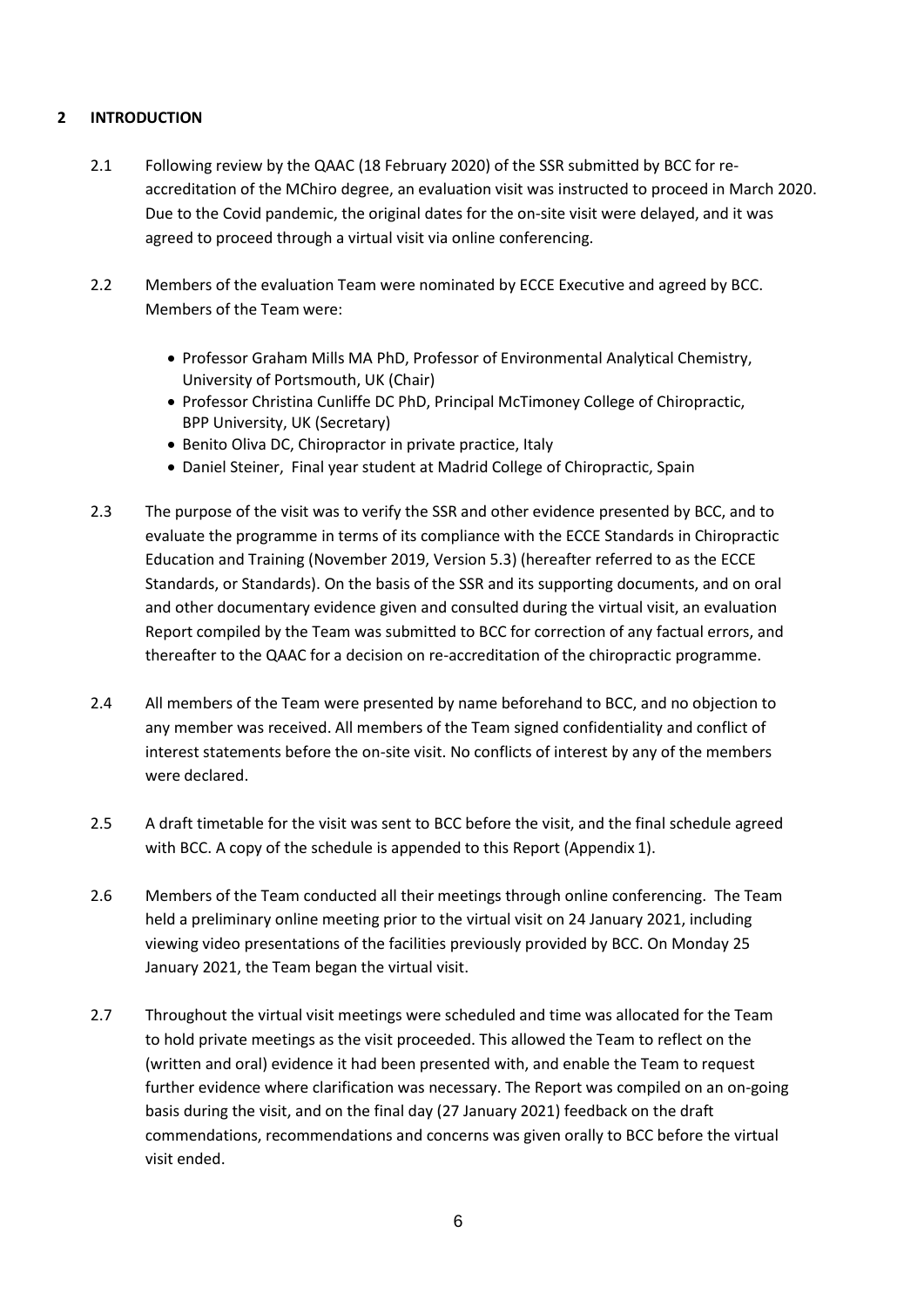- 2.8 The draft report was finalised by the Chair of the Team, and sent to Team members for comment. Based on these, the final draft report was sent to BCC for factual verification on 20 February. The response was received from BCC on 18 March. The Chair and Secretary finalised the Report and this was submitted to the Chair of QAAC on 24 March 2020. The Chair of the Evaluation Team presented the Report to QAAC members on 13 May 2021.
- 2.9 The Report includes an Executive Summary and the findings of the Team regarding compliance of BCC with ECCE standards. The Report ends with the conclusions of the Team and the Commendations, Recommendations and Concerns the Team wish to draw to the attention of the QAAC. The Evaluation Report was based on the ENQA guidelines for external reviews of quality assurance agencies in the European Higher Education Area.

## **3 BARCELONA COLLEGE OF CHIROPRACTIC (BCC)**

- 3.1 BCC has been offering a first qualification in chiropractic education and training in Barcelona, Spain since 2009. BCC is a private institution owned by a non-profit government registered Foundation (Fundacio Privado Quiropractica) which has formal agreements with prestigious universities in Spain.
- 3.2 BCC delivers lectures in Year 1 at the *Instituto de Education Continua (idEC-BSM)*, which is UPF's Institute for continuing postgraduate education with a strong professional focus particularly in business. The agreement with UPF also allows BCC students to access the student services, facilities and resources of the UPF at idEC, including provision of translation facilities. The BCC programme is bilingual, taught in English, with simultaneous translation into Spanish and vice versa in the first year of the programme.
- 3.3 Clinical training facilities, including lecture rooms, technique rooms, radiology facilities and an outpatient clinic are provided at the Barcelona Chiropractic Clinic at a separate site in a suburb of the city. This facility is leased by BCC, and is where most of the clinical teaching in years four and five takes place.
- 3.4 The Chiropractic programme is a five-year, full-time first qualification in Chiropractic leading to a dual award. The Titulo Superior en Quiropractica and Master en Quiropractica are both now awarded by BCC (previously the Master's title was awarded by UPF). The Master's degree is characterised as a Masters 'propio', which limits access to further doctoral level education.
- 3.5 The following section details the findings of the Evaluation Team with regard to the compliance of BCC with ECCE standards in the provision of chiropractic education and training. The findings of the team are based in both written and oral evidence presented by BCC.
- 3.6 The colour coded system outlined below was used by the evaluation Team to indicate the level of compliance with each standard:



Dark Green = Fully compliant/no risk. (This is on track).

Light Green = Substantially compliant/low risk. (Broadly on track with some areas which could be addressed).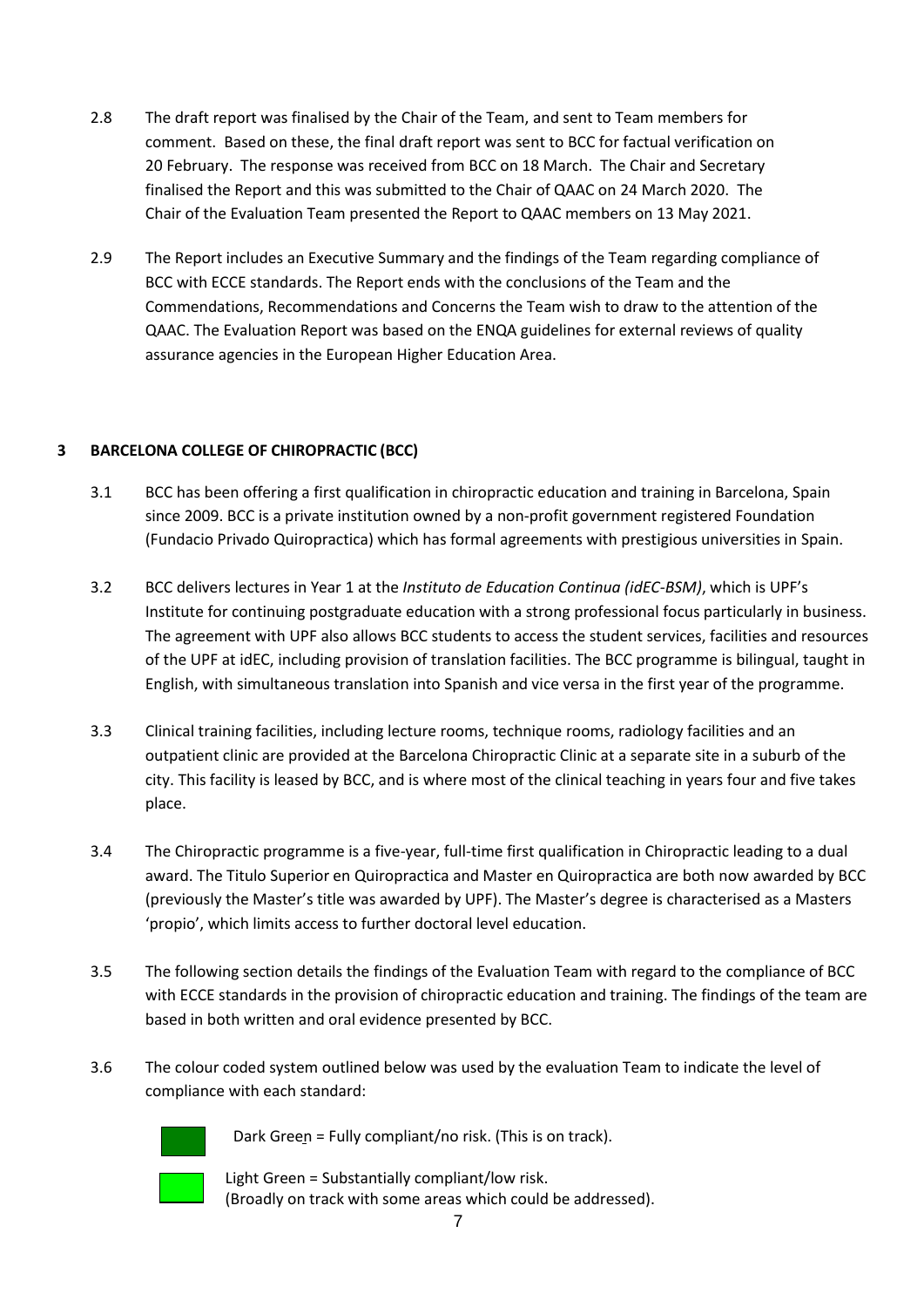Yellow = Partially compliant/medium risk. (Some significant areas which could be detrimental if not addressed).

Red = does not comply/high risk. (Serious concerns threaten this area; high risk in the organisation's overall performance).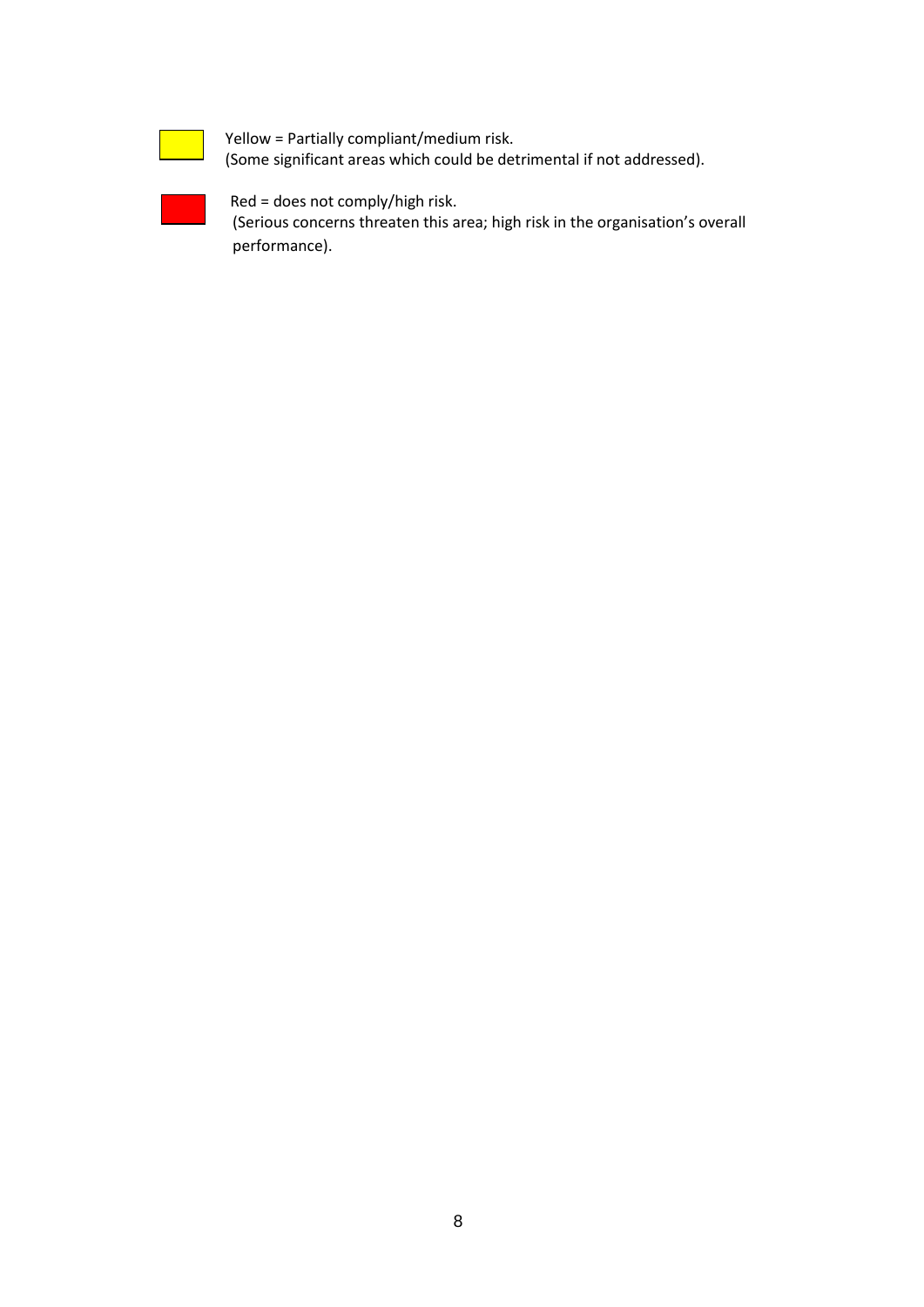### **4 ECCE STANDARDS AND COMPLIANCE**

### **4.1 AIMS AND OBJECTIVES**

## **4.1.1 Statement of Aims and Objectives**

**The institution/programme must define the overall aims and objectives of the first qualification chiropractic programme and make them known to its stakeholders. The statements must describe the aims and objectives resulting in a chiropractor that is competent and safe to enter practice as a primary contact practitioner in the current healthcare environment, with the appropriate foundation for postgraduate education and training, and a commitment to, and capacity for, life- long learning.**

### *4.1.1a Description*

BCC aims to graduate chiropractors who are safe and competent to practice as independent, primary contact health care practitioners, in collaboration with other care providers, within a modern health care setting. Graduates are expected to adhere to proficiency standards and the code of ethics of professional bodies such as the Asociación Espanola de Quiropractica (AEQ – Spanish Chiropractic Association) in Spain. The aim of the education process is to provide scientific and clinical knowledge and methodology to allow graduates to enter practice and post-graduate education through a critical, analytical and reflective approach needed for life-long learning. The aims and objectives of the programme are made known to a wide range of stakeholders through a variety of means. These aims and objectives are also further developed with participation and feedback from key stakeholders.

## *4.1.1b Analysis*

The mission, aims and objectives are clear and well defined and updated as needed. The College takes great steps to ensure that all their bilingual graduates are able to enter practice as competent and safe practitioners. There was evidence that most key stakeholders holders are engaged with the programme and are cognisant of the of the College's aims and objectives. The introduction of the graduate education year by the AEQ helps to support the College's mission for post-graduate education and training and also to promote life-long learning activities.

### *4.1.1c Conclusion*

BCC fully complies with Standard 1.1.



## *4.1.2* **Participation in formulation of aims and objectives**

**The overall aims and objectives of the chiropractic programme must be defined by its principal stakeholders.**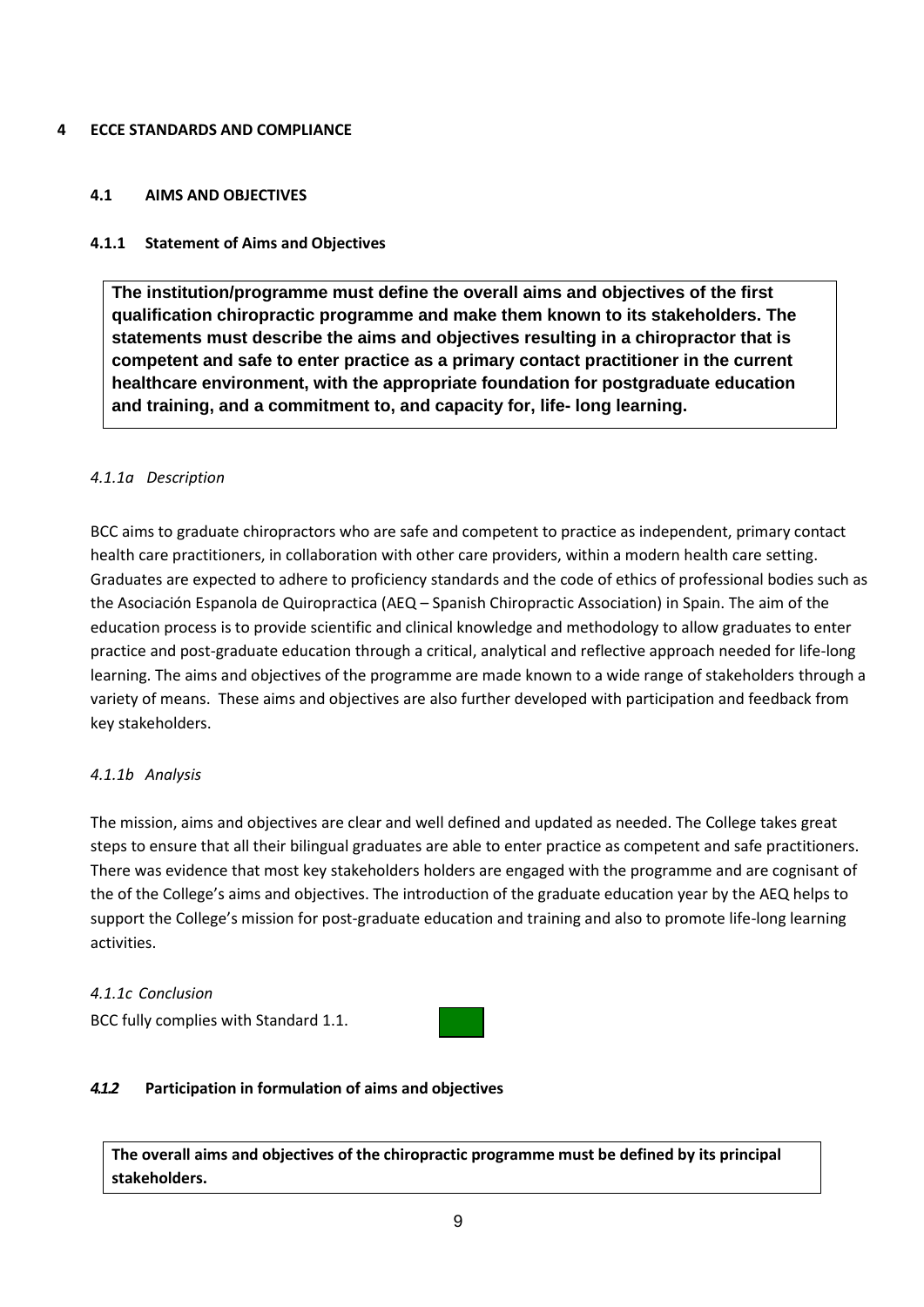### *4.1.2a Description*

The aims and objectives of the chiropractic programme are defined by a range of key stakeholders. These include governmental authorities, the AEQ, two public universities in Barcelona, the Board of Governors, academic staff, students and patients. Student feedback is continuous across the programme and garnered through the virtual learning environment, questionnaires and through representation on College boards and committees. Patients have an input via a suggestion box in the clinic and a semi-structured questionnaire, available in Spanish, Catalan and English.

## *4.1.2b Analysis*

There are strong links with the number of stakeholders that have an input into the formulation of the College's aims and objectives. The College has good communication channels for monitoring, discussing and reviewing the main aims and objectives of the chiropractic programme. There is a strong student input across the programme via a range of committees where students are board members. There is some limited consultation of patients in the clinic as key stakeholders, however, it is not fully transparent what impact this has on the formulation of overall aims and objectives of the chiropractic programme. In the future better information on the opinion of practising chiropractors who employ the College's graduates should be obtained and acted upon.

### *4.1.2c Conclusion*

BCC substantially complies with Standard 1.2.

### *4.1.3* **Academic autonomy**

**The institution/programme must have sufficient autonomy to design and develop the curriculum.**

### *4.1.3a Description*

BCC has in place clear structures which evidence how it manages the design and development of the curriculum and the allocation of its resources, via its boards and committees. These structures also have oversight over the design and development of those parts of the programme that are co-delivered with other institutions. BCC has policies and procedures in place, including collaborative agreements with two leading universities in Spain.

### *4.1.3b Analysis*

BCC has full control over the development of its own curriculum with clear input from stakeholders. It makes its own decisions on the design, development and modification of the curriculum through the Academic Strategy and Review Committee and has evidence of clearly stated policies and procedures.

*4.1.3c Conclusion*

BCC fully complies with Standard 1.3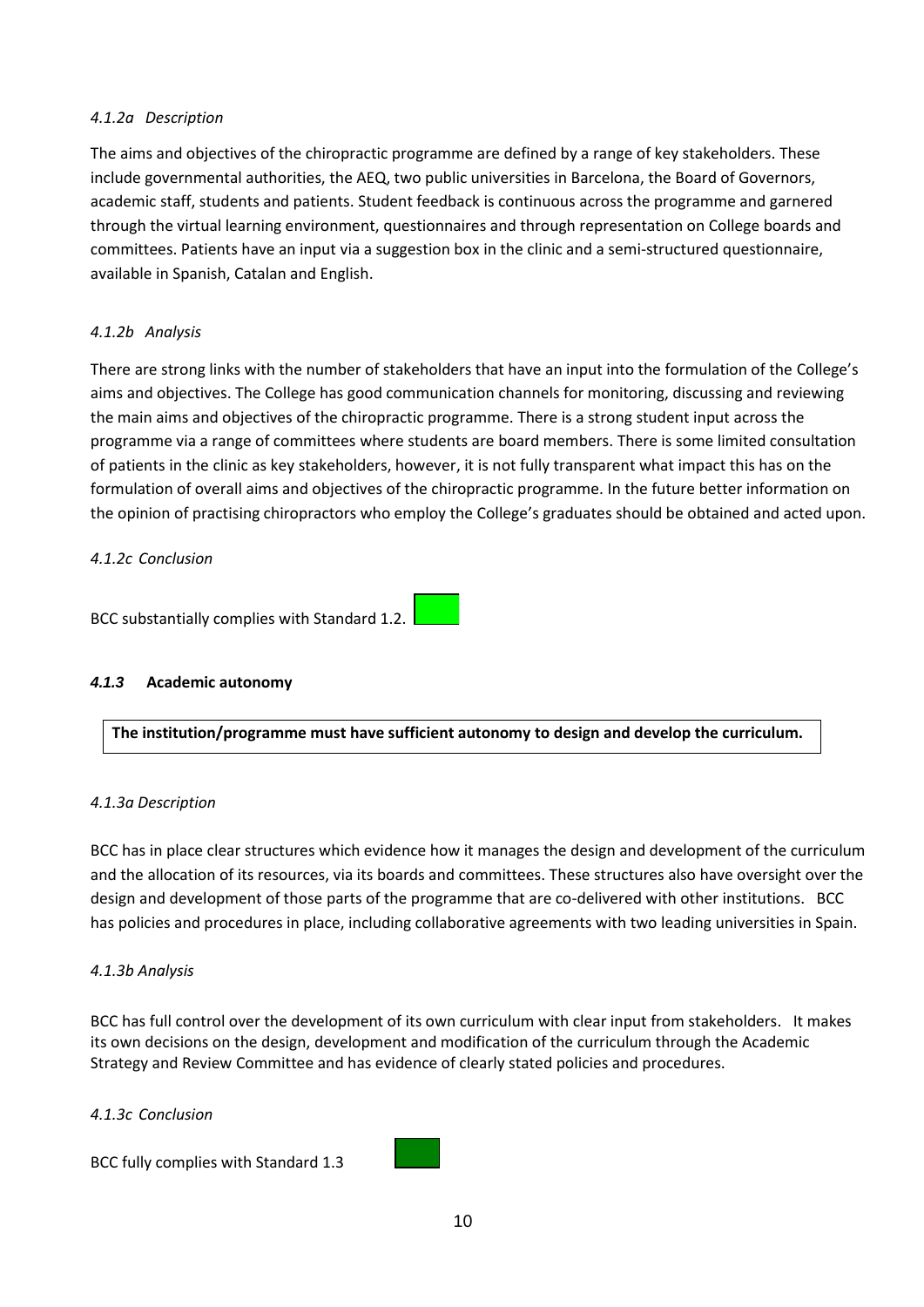### *4.1.4* **Educational outcome**

**The institution/programme must define the competencies (exit outcomes) that students will exhibit on graduation in relation to their subsequent training and future roles in the profession and the wider healthcare system.**

### *4.1.4a Description*

*BCC* has developed graduate competencies based on the CanMEDS 2005 framework and other similar frameworks for outcome based education. These graduate competencies have been mapped against the ECCE's graduate competencies and also against the BCC curriculum learning outcomes. Moreover, in order to facilitate the transition into practice, BCC has in place a Clinical Transition Programme which allows final year students to work in a private clinical setting under supervision.

### *4.1.4b Analysis*

Despite some limitations linked to the status of chiropractic within Spain which is outside BCC's control, the College defines the competencies that students will require on graduation and which will allow them to take their place in the profession and the wider healthcare system.

### *4.1.4c Conclusion*

BCC fully complies with Standard 1.4.

## **4.2 EDUCATIONAL PROGRAMME**

## **4.2.1 Curriculum model and educational methods**

**The institution/programme must define a curriculum model and educational (teaching and learning) methods consistent with the objectives of the curriculum.**

**The curriculum and educational methods must ensure the students have responsibility for their learning, and prepare them for lifelong, self-directed learning throughout professional life as well as preparing them for interdisciplinary practice.**

## *4.2.1a Description*

The curriculum is based on a modular framework which is defined in the programme specifications and in the module descriptors. The curriculum model is traditional, and well-defined with basic sciences in the early years upon which pre-clinical and clinical training is built. As the programme develops, students are encouraged towards higher levels of active participation and intellectual development as they proceed through the academic levels of the programme.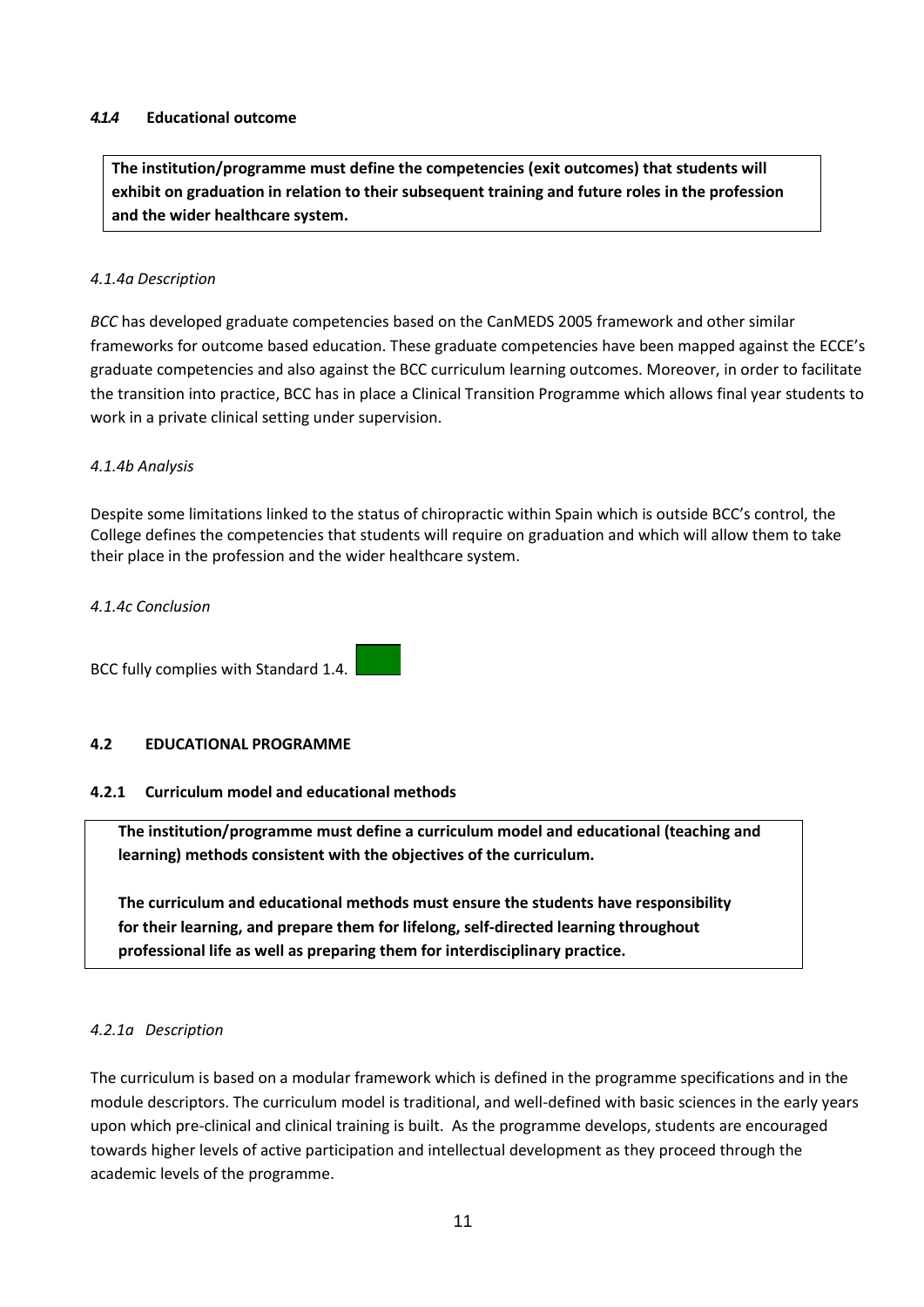There is a clear mix of teaching methods including didactical lectures, small group learning and practical classes as well as clinical training in dedicated facilities. Students have access to a VLE which includes the information they need to support their learning, as well as policies and regulations and access to library resources.

Good progress has been made with regard to the inclusion of interdisciplinary learning, although this is restricted by the political situation in Spain.

Students are encouraged to take responsibility for their own learning, and that the importance of reflective practice and self-directed learning skills is inculcated throughout the programme of study.

## *4.2.1b Analysis*

There is clear evidence of a structured and defined curriculum and also of a variety of teaching and learning methods supported by a VLE. There is also evidence supporting the good practice of students being encouraged in reflective and self-directed learning which will support them in their future practice life.

## *4.2.1c Conclusion*

BCC fully complies with Standard 2.1

## **4.2.2 The Scientific Method**

**The institution/programme must teach the scientific method, other forms of research inquiry and evidence-based practice, including analytical and critical thinking.**

## 4.2.2a Description

Students of BCC are taught to use an evidence-based approach from the first year and to integrate this information in planning the treatment of patients. The incorporation of the scientific method is revised on an annual basis to ensure the quality of the information provided. Students are introduced to research articles in year one and learn to differentiate the quality of the papers by comparing them with scientific standards. The step-by-step approach to scientific literature creates a solid basis for the research project in the final years.

## 4.2.2b Analysis

BCC maintains an evidence-based approach to teaching and learning throughout the whole of the educational process and students are introduced to case analysis and critical thinking from the early years of the programme. BCC has seen this evidenced in an increased quality of the research projects in Year 5.

4.2.2c Conclusion

BCC fully complies with Standard 2.2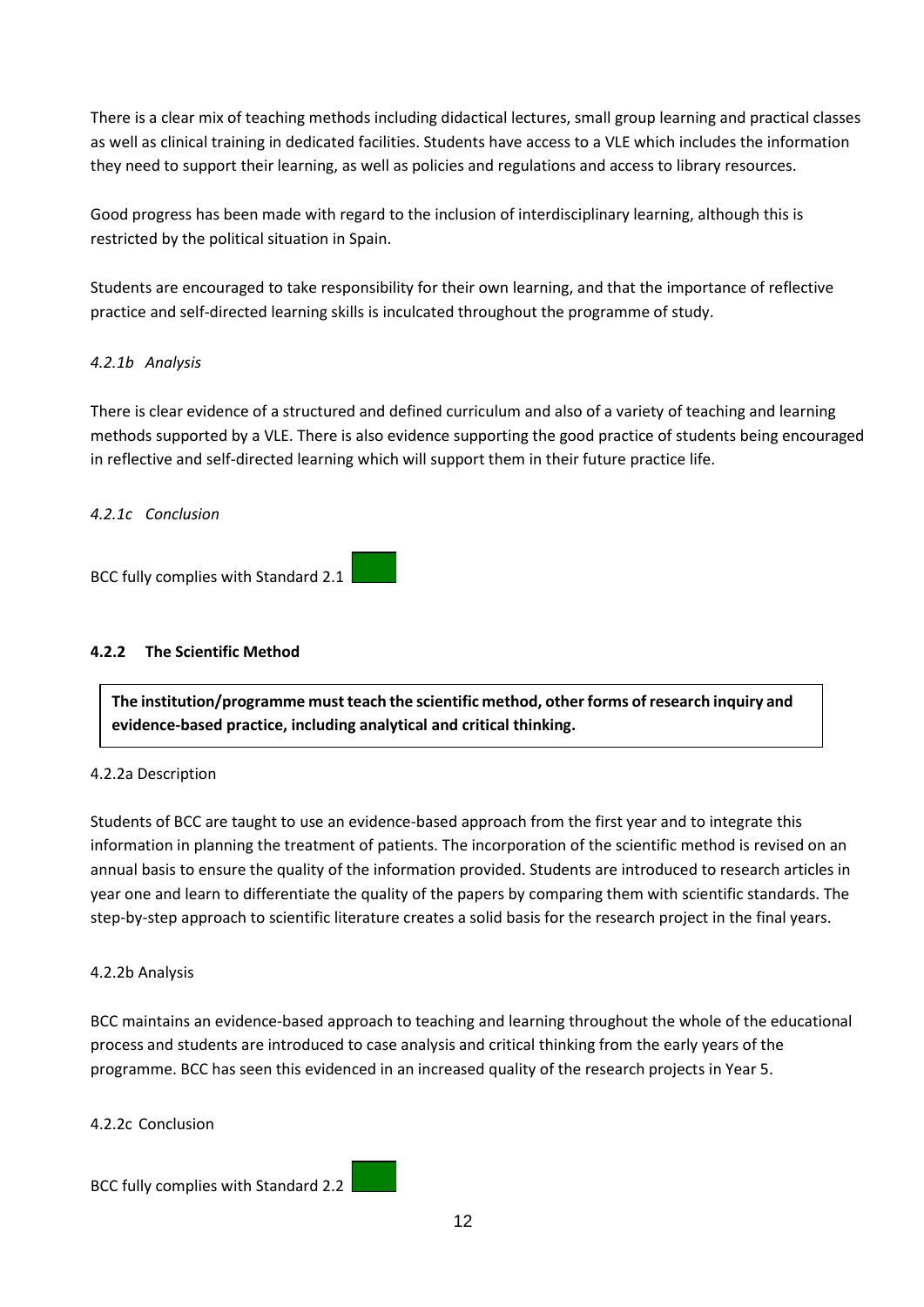### *4.2.3* **Biomedical Sciences**

**The institution/programme must identify and include in the curriculum those contributions of the basic biomedical sciences that enable a knowledge and understanding of the basic sciences applicable to the practice of chiropractic.**

### 4.2.3a Description

The basic human biosciences are included in the curriculum of BCC and are first taught in theoretical modules, which later on are integrated into clinical cases and practical classes. The interdisciplinary teaching of biomedical sciences creates an environment in which students can look at the learning material from different perspectives relevant to the practice of chiropractic.

### 4.2.3b Analysis

Biomedical sciences are fully included in the BCC curriculum. The teaching is based on an integrated model in which the students are encouraged with case studies and in some modules by presenting a given topic. Students are also introduced to critical thinking and the relevant biomedical sciences are integrated with clinical perspectives whenever possible.

### 4.2.3c Conclusion

BCC fully complies with Standard 2.3

## *4.2.3* **Behavioural and Social Sciences, Ethics and Jurisprudence**

**The institution/programme must identify and include in the curriculum those contributions of the behavioural sciences, social sciences, ethics, scope of practice and legal requirements that enable effective communication, clinical decision-making and ethical practice.**

### *4.2.4a Description*

Behavioural and social sciences, ethics and jurisprudence are introduced in a stepwise manner, spread across the 5 years and are distributed across different modules throughout the programme. Students are taught aspects of the patient-centred care models, oral and written communication skills and reflective practice skills across different modules. Specifically, the modules 'Chiropractic in Society I – V' and 'Personal Development, Research and Reflective Practice I and II' have teaching and learning materials directly focused on engaging students in effective communication, clinical decision-making and ethical practices. This material is also a focus within the clinical integration and clinic practicum modules. The teaching of professionalism is a recurring theme across the curriculum. To overcome the theory-practice gap, two module teachers of SOC4 (ethics and professional practice), have been added to the clinic supervisor team in order to further enhance the link between content related to ethics, professionalism and scope of practice covered in the classroom and the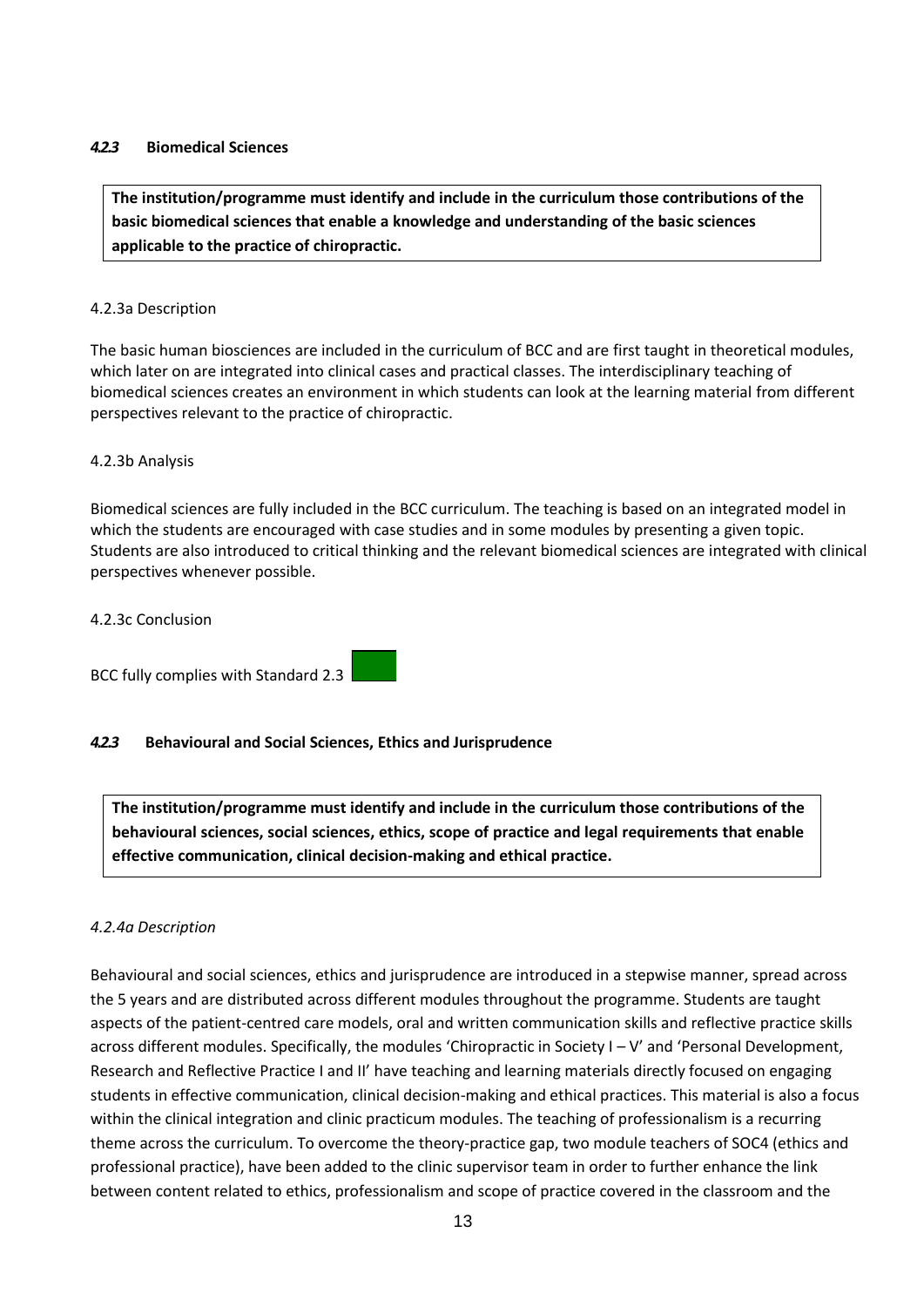clinical environment. Patient records have undergone significant modification to better support and document practice reflecting the EBP, biopsychosocial and patient centred models. BCC has in house access to specialty consultants (a physiotherapist, a nutritionist and a psychologist).

## *4.2.4b Analysis*

There is strong evidence that the curriculum has addressed all relevant topics concerning behavioural, social sciences as well as ethics and jusrisprudence. Integration of evidence based patient care (care plan) within patient files are engrained in the student clinic. The introduction of specialty consultants is enriching the student experience and has been a positive addition to student clinic. Again the lack of chiropractic regulation has hindered broader multidisciplinary healthcare collaboration but BCC has been continuing to explore all possibilities available.

## *4.2.4c Conclusion*



## *4.2.5* **Clinical Sciences and Skills**

**The institution/programme must identify and include in the curriculum those contributions of the clinical sciences that ensure students have acquired sufficient clinical knowledge and skills to apply to chiropractic practice in a primary contact setting.**

## 4.2.5a Description

BCC provides a baseline of necessary clinical sciences and skills in the first three years of the programme and no student is allowed to enter clinic until all modules have been passed, including the clinic entrance examination. Clinical skills are introduced in year one, through observation of clinical students and a reflective assessment. Clinic students have weekly meetings in which difficult cases can be discussed to assure an evidence-based approach, and supervisors are responsible for determining whether the students' research reviews have scientific validity. Students have access to other healthcare providers in clinic, which gives them an early insight into the importance of collaboration with other practitioners.

### 4.2.5b Analysis

Clinical skills are inculcated throughout the whole curriculum. In preparation for the clinical years, an evidencebased research for the appropriate treatment is applied in early years training. In the clinical years (4 and 5) students choose which treatment to apply using evidence-based protocols. Students have access to clinical supervisors and interact with other students in pre-clinical meetings, so that individual cases can be discussed. An evidence-based approach was seen in the patient files viewed.

### 4.2.5c Conclusion

BCC substantially complies with Standard 2.5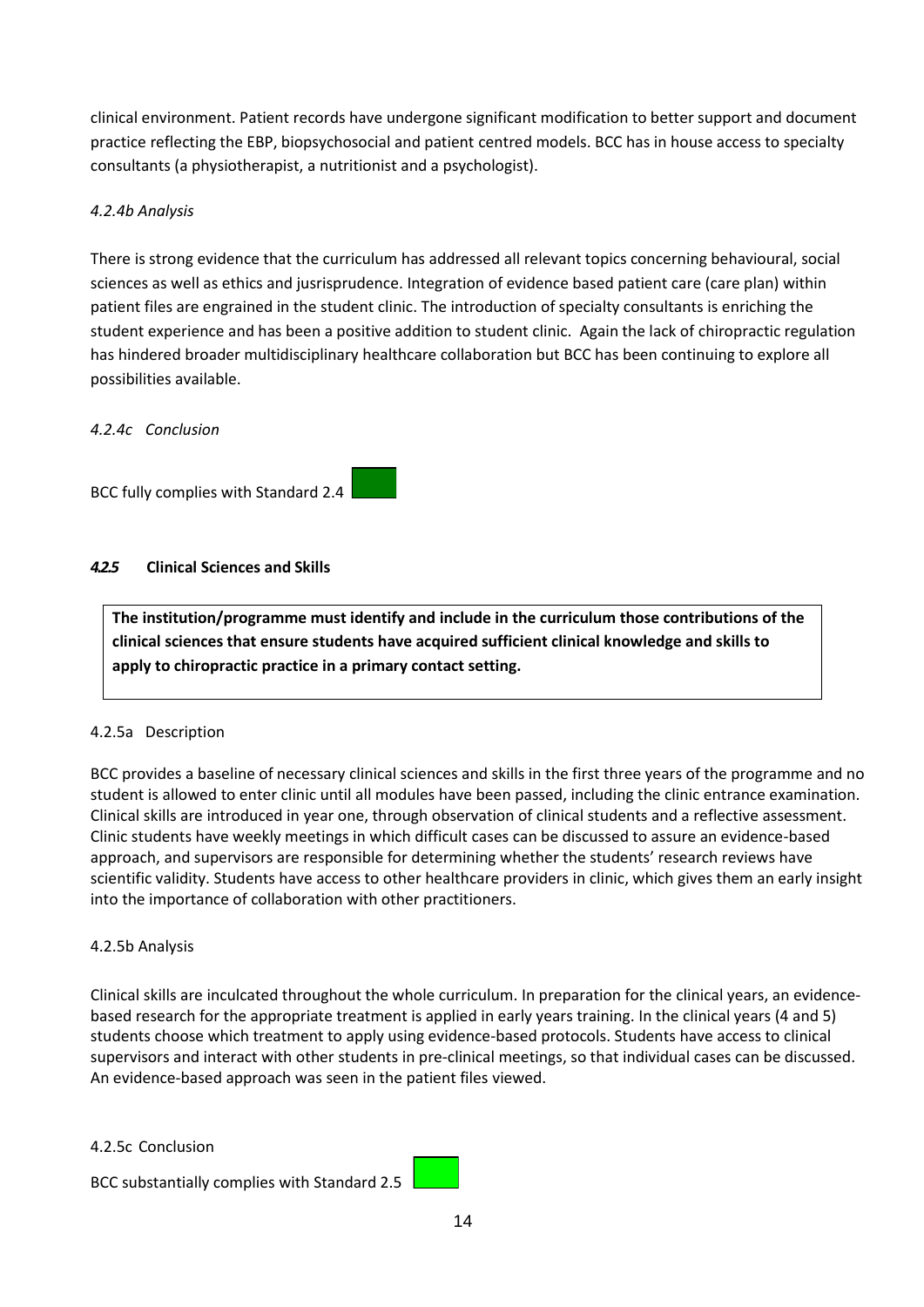### *4.2.6* **Chiropractic**

**The institution/programme must foster the ability to participate in the scientific development of chiropractic.**

### *4.2.6a Description*

BCC's programme of study in chiropractic aims to enable students to participate in the scientific development of chiropractic by providing knowledge and training in the scientific method, other forms of research enquiry and evidence-based practice, including analytical and critical thinking. From year 1 to 3 students are taught the steps in the evidence-based approach. During year 3 and 4, integrated in the modules Clinic Practicum I and II, students start applying critical appraisal skills in assessing research and the evidence-based approach in patient management, which is further enhanced in year 5.

### *4.2.6b Analysis*

The critical appraisal of scientific evidence and scientific method exposure occur early in the programme sets the stage for students to apply and explore the scientific development of chiropractic. There is good evidence that staff development is proceeding, and advanced staff development on teaching evidence-based practice is ongoing. Given the expected growth of the next cohort BCC has shown its awareness of the need to further the evidence-based practice method in all aspects of teaching.

### *4.2.6c Conclusion*

BCC substantially complies with Standard 2.6

### *4.2.7* **Clinical training**

**The institution/programme must identify and include a period of supervised clinical training to ensure the clinical knowledge and skills, communication skills and ethical appreciation accrued by the student can be applied in practice, and so enable the student to assume appropriate clinical responsibility upon graduation.**

**Every student must have early patient contact leading to participation in patient care.**

### *4.2.7a Description*

Students begin clinical observation in the 2nd semester of year 1 and continue in year 2 through the Personal Development, Research and Reflective Practice II modules. Students in year 3 Clinical Practicum module observe their senior colleagues before they start clinical practice in the BCC Chiropractic Centre. Students start clinical practice in the 2nd semester of year 3 providing care to fellow students, BCC staff, family and friends. Students at this stage are supervised at each visit and are expected to perform a minimum of 2 new patients and 10 treatment visits. At the end of year 3, before access to patients from the local community, students must complete a clinic entrance OSCE. In years 4 and 5, students must complete 350 treatment visits and assess 35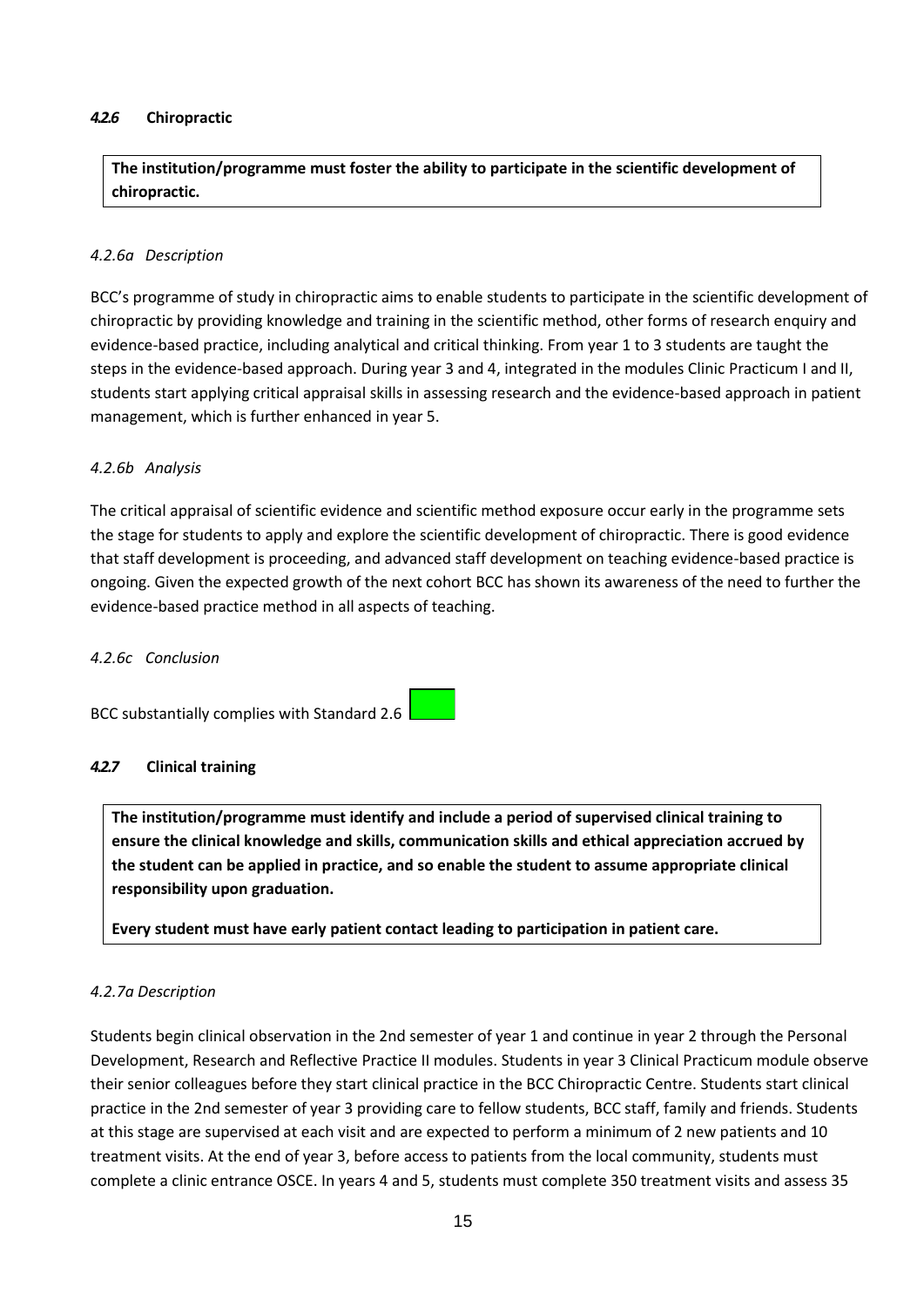new patients. Students at this level are continually assessed using a summative assessment tool called an Intern Qualitative Assessment (IQA) and formatively using a mini-clinical evaluation exercise (miniCEX). In addition to these clinical requirements, students learn a clinical audit process. At the end of year 5, students sit the clinic exit OSCE, comprising 10 stations. The College has also developed a preceptorship programme for final year students who have met their clinical requirements in which they can spend part of the final semester working outside the institutional setting in approved chiropractic clinical placements.

## *4.2.7b Analysis*

There is early exposure to clinical activities, particularly through mentorship, and students are continually assessed during training (e.g. mini-Cex). Interaction with other health care professionals has increased with the introduction of a nutritionist, clinical psychologist and physiotherapist which is working well. The lack of appropriate interaction with the medical profession can be explained by the absence of legislation for the chiropractic profession in Spain. BCC has introduced procedures to ensure an appropriate student patient case mix exposure which is enhancing the clinical experience. The onus on students to find sufficient patients to fulfil their requirement is perhaps too much and the college needs to further support this worthwhile initiative.

Information from patient files suggests that evidence-based practice is now well embedded in the programme with students having to document research papers to support their clinical impressions and treatment procedures. Staff showed evidence that only chiropractic procedures actually taught in the programme are utilised on patients. The addition of a DACBR has been beneficial to students. The digitisation of patient records has been on the agenda for some time now, and BCC is urged to move forward with this initiative in the near future.

## *4.2.7c Conclusion*

BCC substantially complies with Standard 2.7

## *4.2.8* **Curriculum Structure, Composition and Duration**

**The institution/programme must describe the content, duration and sequencing of courses that guide both staff and students on the learning outcomes expected at each stage of the programme, and the level of integration between the basic sciences and clinical sciences.**

### *4.2.8a Description*

The curriculum is a five year, full time programme of study based on a modular framework, and is defined in the Programme Specification document. There are two semesters a year, with assessments at the end of each semester and coursework throughout the year. All the module descriptors are included in the Module Catalogue, including intended learning outcomes, teaching methods, and the teaching and assessment schedules. There is also a Graduate Competencies document that articulates the exit learning outcomes of the graduate chiropractor, mapped against the ECCE Standards and BCC module descriptors. The curriculum is broadly based on a traditional model with the basic sciences and informing disciplines in the early years,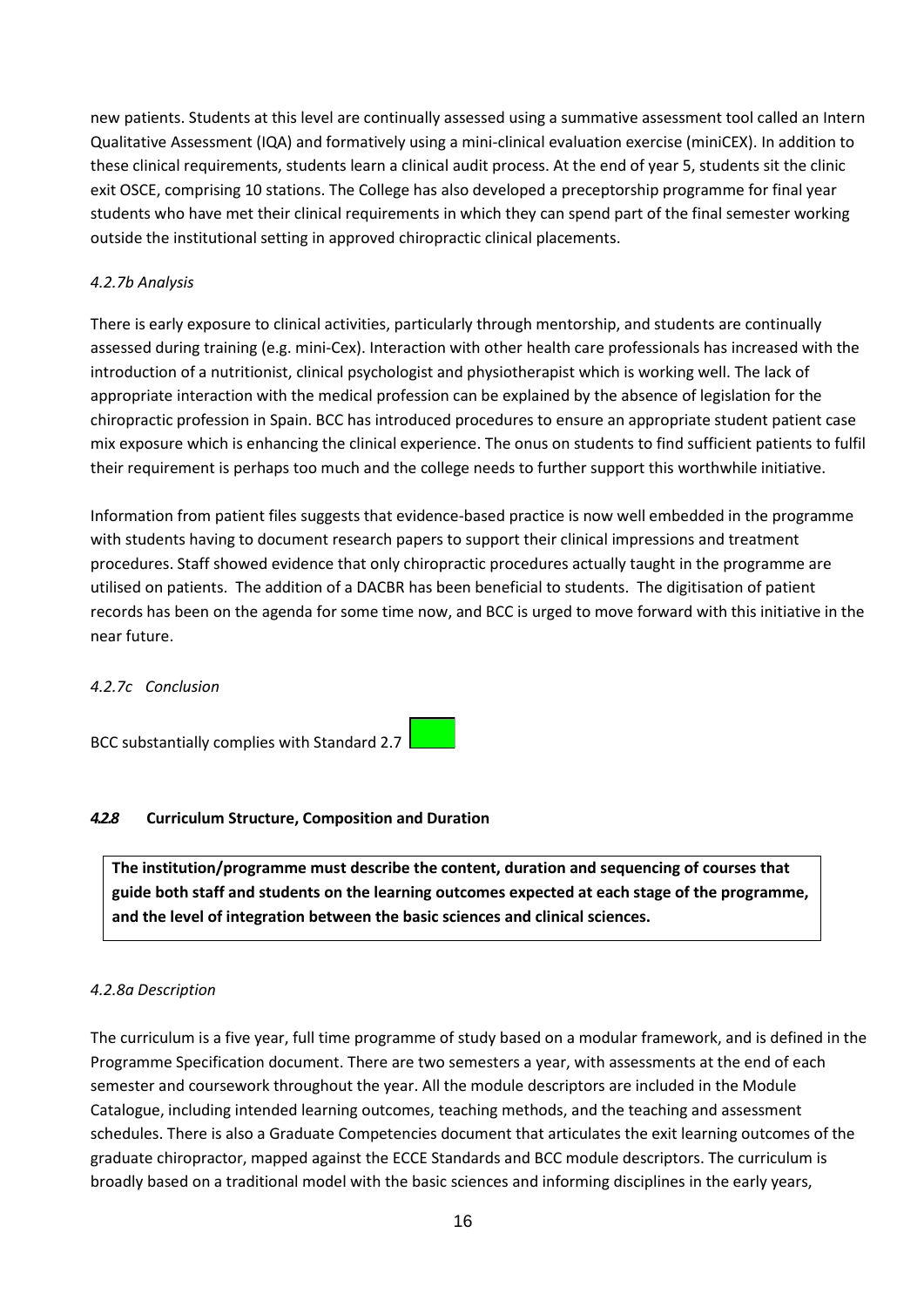followed by the clinical sciences and clinical training in years 4 and 5. Students are introduced to chiropractic technique from year 1, and also engage in a clinic observation programme in the early years. Evidence based practice is introduced through curriculum and integrated within different contexts. The role of chiropractic in society is woven throughout programme allowing students to grasp historical, contemporaneous, professional and ethical practice. Reflective and professional practice are taught in the 'Personal Development, Research and Reflective Practice' modules in Years 1 and 2, replaced by the 'Clinical Practicum' modules in Years 3, 4 and 5.

## *4.2.8b Analysis*

There is clear documentation detailing the curriculum, and module descriptors. There is a coherent structure detailing the basic sciences, chiropractic subjects and clinical training. The learning outcomes expected at each stage of the programme are clear, and there is a good level of integration between the basic sciences and clinical sciences. Slight modifications to the curriculum are ongoing and suggest growth and maturation.

## *4.2.8c Conclusion*



## *4.2.9* **Programme management**

**A curriculum committee (or equivalent(s)) must be given the resources, responsibility, authority and capacity to plan, implement and review the curriculum to achieve the aims and objectives of the chiropractic programme.**

## *4.2.9a Description*

BCC has a new management and governance structure and Academic Strategy and Review Committee (ASRC) which is the equivalent of the curriculum committee under the Standards. The ASRC has responsibility for the design and implementation of the curriculum, and the planning implementing and reviewing of the curriculum. It also receives minutes of the Student and Staff Liaison Committee, and reviews student feedback and modular appraisals from module leaders. It has the responsibility for reviewing educational resources, and the Chair of ASRC draws any resource implications to the attention of the Executive Board (where they are an equal member), which can allocate financial resources to support educational development.

## *4.2.9b Analysis*

BCC has a well-defined academic management structure, and through ASRC has a high level, rigorously managed curriculum committee that has full authority to plan, implement and review the curriculum to ensure that the chiropractic programme meets the highest standards of educational delivery.

### *4.2.9c Conclusion*

BCC fully complies with Standard 2.9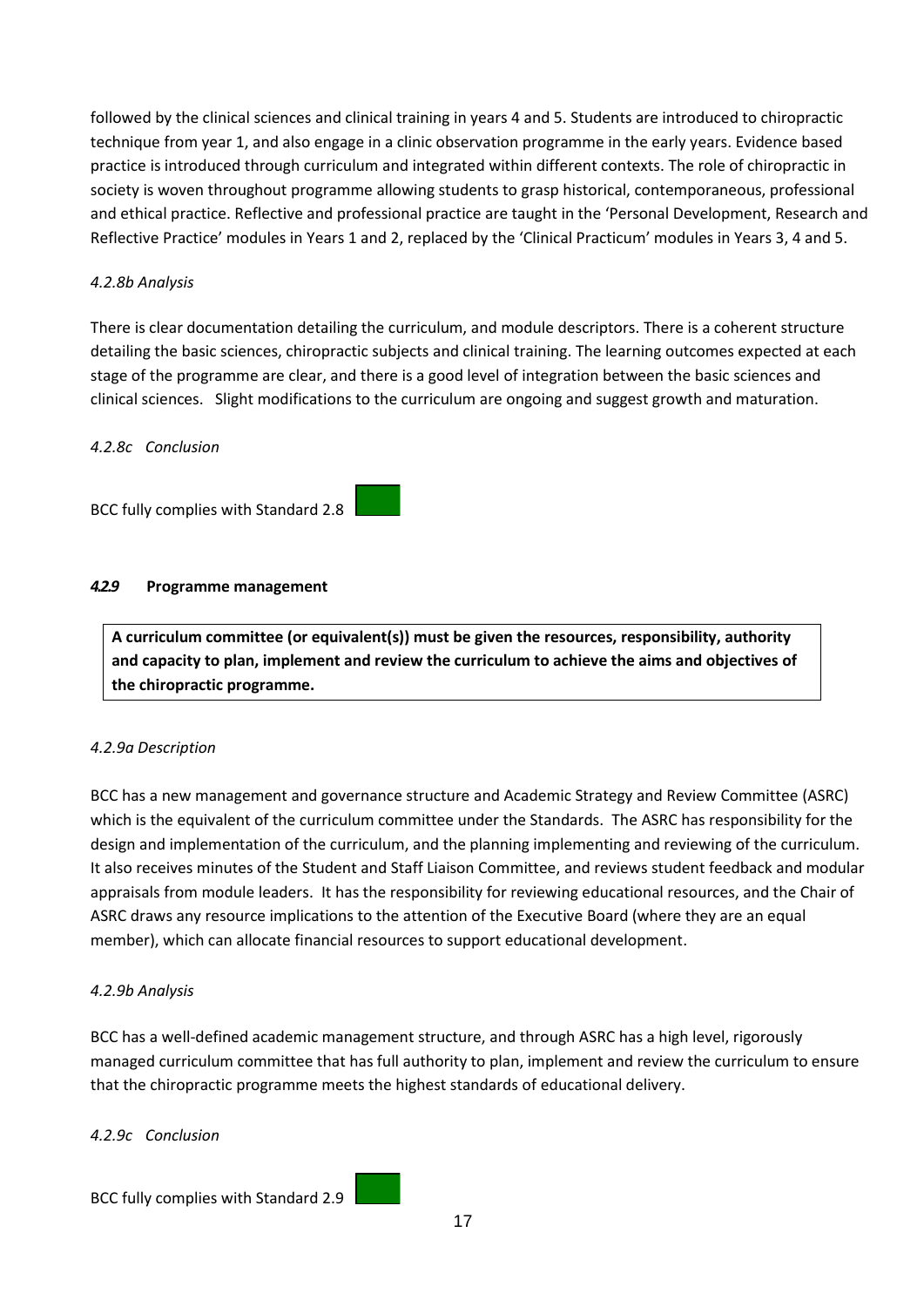# *4.2.10* **Linkage with subsequent stages of education and training, chiropractic practice and the health care system**

**Operational linkage must be assured between the first qualification programme and the subsequent stage of training or practice that the student will enter after graduation.**

**The curriculum must reflect the environment in which graduates will be expected to work and be responsive to feedback from graduates, the profession and the community.**

### *4.2.10a Description*

The BCC preceptorship programme, called the Clinical Transition Programme, has been running for the last four years and this allows final year students to provide care in the community under the close supervision of approved supervisors in private clinics in and around Barcelona. The College sends questionnaires to new graduates to evaluate their perceptions of the adequacy of their undergraduate chiropractic training in preparing them for clinical practice. BCC also maintains a good ongoing relationship with the Spanish Chiropractic Association (the AEQ) which now requires a formal, year-long prerequisite programme for AEQ membership.

### *4.2.10b Analysis*

The lack of regulation and the absence of a formal Graduate Education Programme in Spain is somewhat of a barrier, meaning that there are no formal linkages at this point. However, it should be noted that to become a member of AEQ, a graduating chiropractor must follow a working Chiropractor for a period of 1 year. BCC demonstrates a clear understanding of the actions required in this regard and has been exploring them further, though hindered by the Covid pandemic. There was evidence that students in clinic have, and are taking advantage of, preceptorship with local chiropractors once they have completed their clinic requirements.

### *4.2.10c Conclusion*

BCC substantially complies with Standard 2.10



## **4.3 ASSESSMENT OF STUDENTS**

### **4.3.1 Assessment methods**

**The chiropractic institution/programme must define and document the methods used for assessment, including the criteria for progression and appeals procedures. Assessment methods must be regularly evaluated, and new assessment methods developed as appropriate**

### *4.3.1a Description*

BCC utilises a range of assessment methods across all levels of learning including written examinations, oral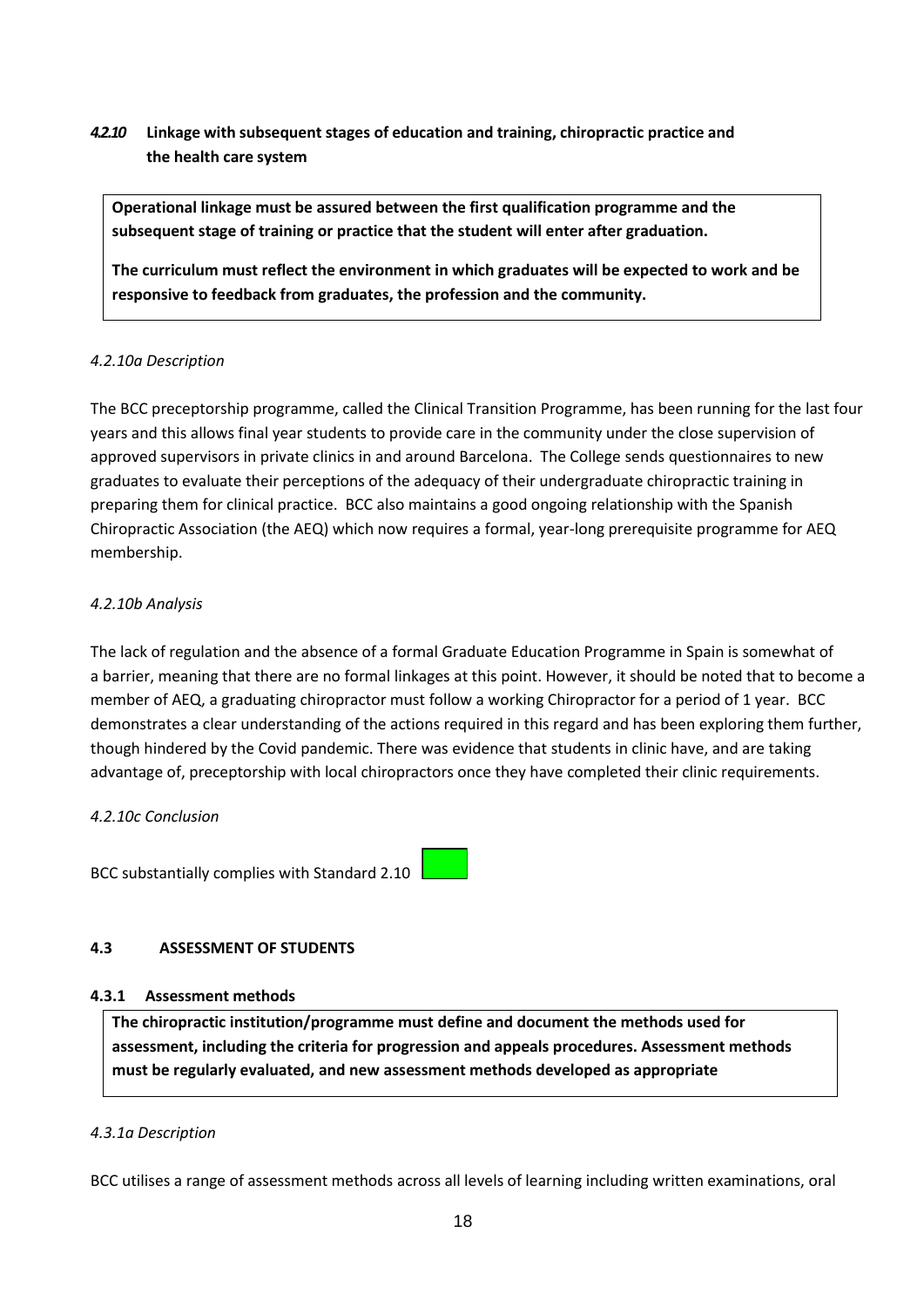examinations, practical examinations, clinical examinations, course-work and portfolio assessment at the end of each semester and the end of each year. Formative as well as summative assessment is undertaken. Assessments are moderated and standards set, and marked anonymously wherever possible. The ASRC reviews assessments and progression criteria on a regular basis and the transparency, reliability and validity of all assessments is carefully monitored. Criteria for progression are clear and there is an appeals system in place, of which students are aware.

BCC does not systematically use plagiarism software on submission of coursework, though students were aware of the importance of not plagiarising work.

BCC has adopted the good practice of using external examiners, and work is approved by them prior to assessment being undertaken by students. External examiners also scrutinise a proportion of assessed material. External examiner reports are reviewed by ASRC, although students did not seem aware that these could be viewed and where to find them. External examiners also do not review lower weighted assessments.

## *4.3.1b Analysis*

BCC clearly defines and documents assessments methods which is accessible to staff and students by the VLE. There is clear review and analysis of assessments through the relevant committees. The use of External Examiners demonstrates good practice, though the practice of excluding lower weighted assessments could usefully be reviewed. The systematic use of plagiarism software would be an enhancement and should be considered.

## *4.3.1c Conclusion*

BCC substantially complies with Standard 4.3.

## *4.3.2* **Relation between assessment and learning**

**The assessment principles, methods and practices must be appropriate to the learning outcomes and the educational aims and objectives, and promote appropriate learning practices.**

## *4.3.2a Description*

Learning, teaching and assessment is based on the learning outcomes specified in the module descriptors. All assessment criteria are given to the students in advance, module descriptors provide all relevant information relating to the module, including clear outlines of the intended learning outcomes, and an assessment calendar is given to the students at the beginning of the year. Academic critical friends work together discuss assessments planned for the academic year. Assessments are monitored to reduce curriculum overload and encourage integrated learning.

## *4.3.2b Analysis*

Assessments progressively facilitate higher-level learning throughout the programme of study, and clear information is provided to students in a timely manner. The assessment matrix and calendar encourage an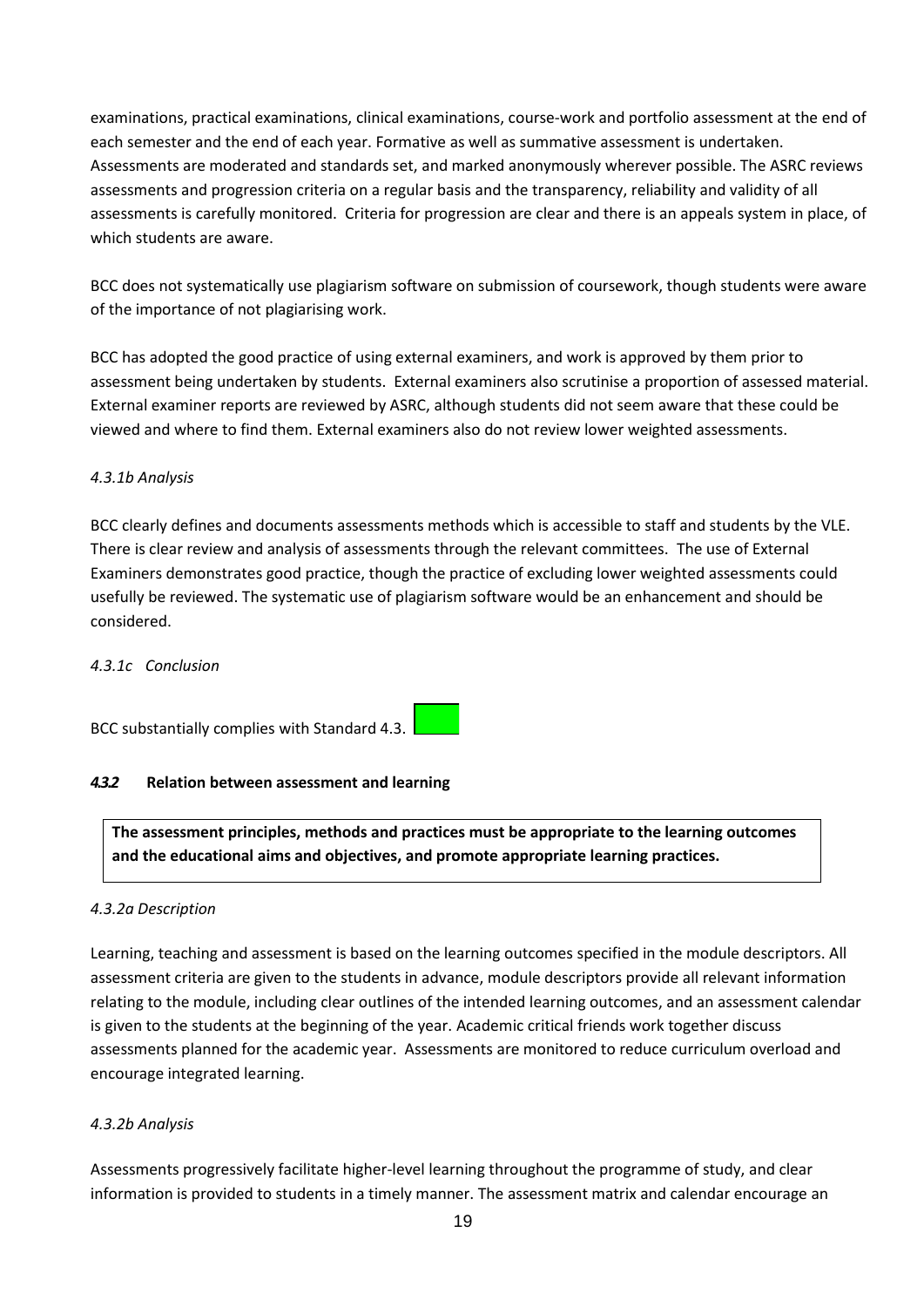integrated approach to learning, and assessment is linked directly to the relevant learning outcomes. BCC's use of external examiners provides assurance that assessments are appropriate for the level of learning, and the critical friend groups provide a locus for standard-setting.

### *4.3.2c Conclusion*

BCC fully complies with Standard 3.2.

### **4.4 STUDENTS**

## **4.4.1 Admission policies and selection**

**The institution/programme must have a clearly defined admission policy that is consistently applied, and that includes a clear statement on the rationale and process of selection of students.**

### *4.4.1a Description*

BCC has a published admissions policy that outlines the regulations and the procedures for admission. All applicants are interviewed at the College prior to admission by the Principal or other members of the senior team. In certain cases where applicants cannot come to Barcelona they may be interviewed via video link. The College prospectus is available in both Spanish and English and applications can be made in either Spanish or English. Applicants need to be fluent in either Spanish or English and have a good working knowledge of both languages. They must be computer literate. The College has an AP(E)L policy in place from direct entry into years 2 and 3 of the course. APEL is not permitted into the clinical years 4 and 5. There are also policies for applicants with disabilities and a policy for the disclosure of a criminal record. The College undertakes an annual review of the admissions process.

All students need to meet the minimum standard for entry into the Spanish higher education system and have studied science, preferably biology and chemistry. Applicants from other countries have their qualifications checked for equivalence. A 50-hour intensive refresher/upgrading course in the basic sciences and languages is available to applicants prior to starting their main chiropractic programme.

### *4.4.1b Analysis*

The College has a clear and robust admission policy and procedure that is continuously reviewed. These policies are explicit and consistently applied. The College recruits students from a wide range of countries and backgrounds including a high percentage of mature students. This includes those who have studied for a different first degree and have embarked on a new career. Approximately 30 % of applicants are accepted by the College onto the chiropractic programme. AP(E)L procedures are rigorously and transparently applied and there is a good provision for students with learning or physical disabilities.

### *4.4.1c Conclusion*

BCC fully complies with Standard 4.1.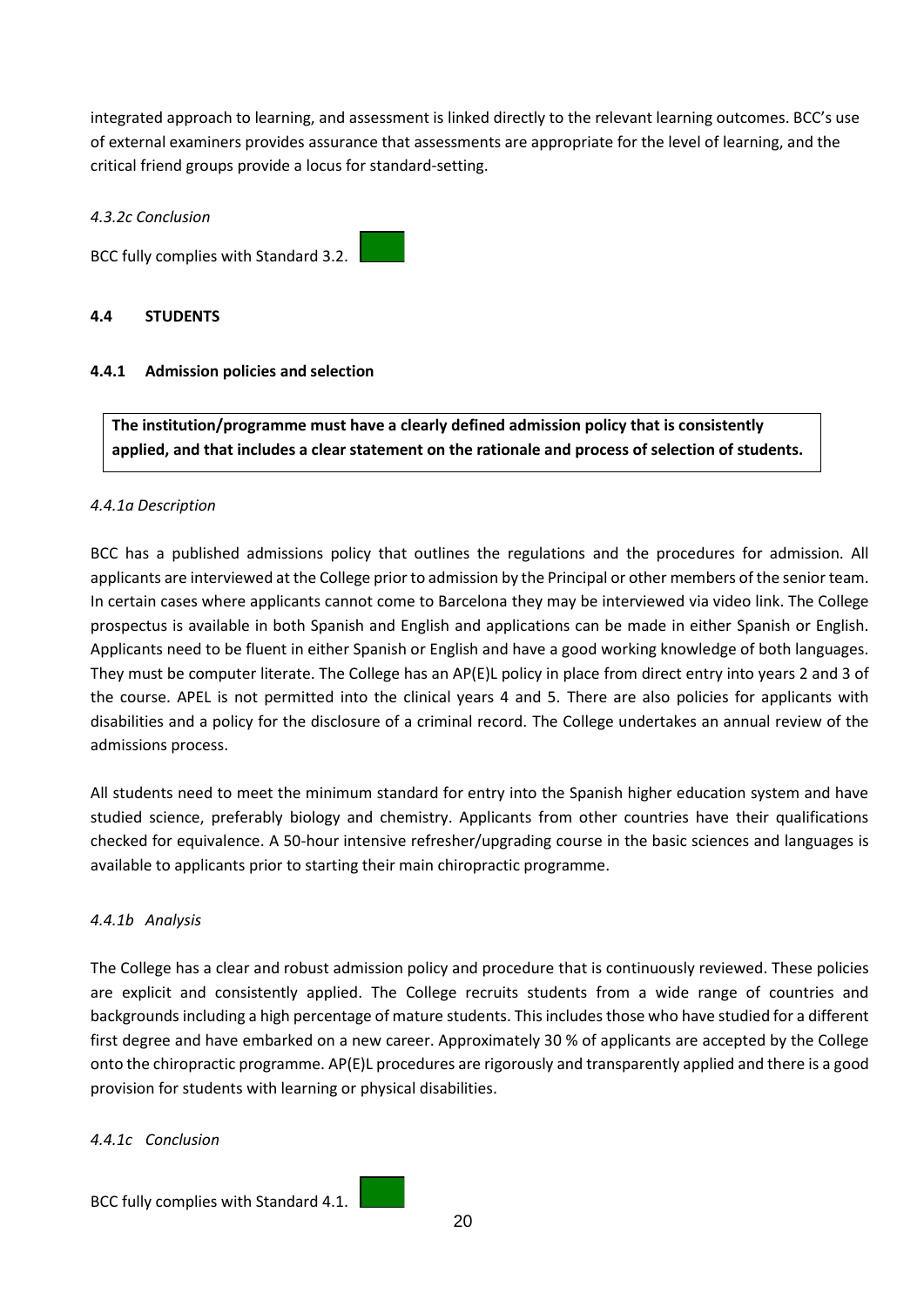#### *4.4.2* **Student intake**

**The size of student intake must be defined and related to the capacity of the chiropractic institution/programme to provide adequate resources at all stages of the programme.**

#### *4.4.2a Description*

BCC recruits students through standard, non-standard and advanced entry and the types of admission are clearly defined. Since it began, the College has recruited between 25 and 45 students each year. There are plans to increase the yearly intake by 5-10% per annum, and the next cohort recruited is expected to reach 50- 60 students.

The College has recruited across 23 different nationalities, and five continents. Only 12% of students were born in Spain and 81.5% are recruited from Europe. There are roughly equal numbers of male and female students, with students over 25 years of age accounting for 31% of the student population.

#### *4.4.2b Analysis*

At present BCC has the physical capacity to deliver the programme. Should the College recruit 60 (as intimated) to each cohort some of the classroom space will not be able to house the groups. BCC suggested that a large cohort would be split and taught in two groups which would increase the overall cost of delivering the programme. Although idEC-BSM has capacity for both larger groups and repeat teaching, a larger cohort size would be a challenge in the clinic however, especially finding further well-qualified clinicians and more patients. The senior team indicated that there is some student growth already, and that they are looking for new premises for expansion. Given the pandemic situation, they felt that prices have dropped locally thus increasing potential availability. Although current resourcing levels have met the needs of students to date through utilising free rooms due to online teaching, when the Covid pandemic is over, students indicated that more space will be needed to satisfy student and staff requirements, particularly for study space.

#### *4.4.2c Conclusion*

BCC fully complies with Standard 4.2

### *4.4.3* **Student support and counselling**

**The institution/programme must offer appropriate student support, including induction of new students, counselling in terms of student progress and other academic matters, and personal and social needs of students.**

#### 4.4.3a Description

All students are given a personal tutor as soon as they begin their studies, which offers help in both academic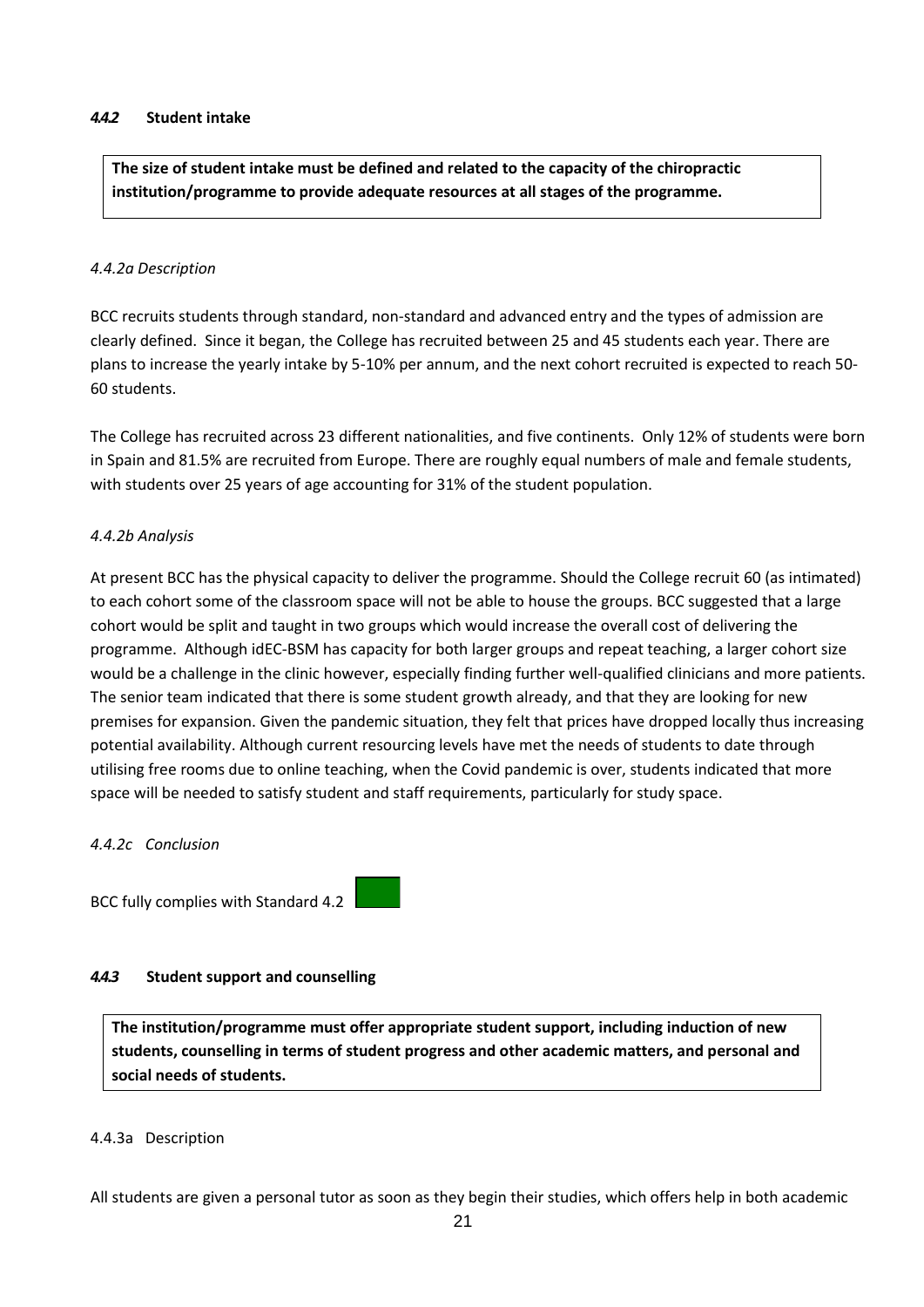and personal matters. Each semester during years 1 to 3, the tutor contacts their assigned students to discuss their individual academic development. Students can change their personal tutor if they wish. BCC utilises a trained psychologist who students can access if they need assistance on a personal matter. Students of BCC also have their own internal support system, in which higher year students offer their help to the lower years to assist them with their academic studies. In cases where students may have financial difficulties, BCC supports students through collaboration with other institutions which may be able to offer them support. Students with special needs are encouraged to disclose this through the application process and BCC makes adjustments, if possible, to help overcome the difficulties. BCC has an open-door policy, which gives the students the opportunity to contact staff directly.

### 4.4.3b Analysis

Students' needs are assessed and they are supported using a variety of tools to access the appropriate support for their individual circumstances from the start of the programme. As BCC grows in numbers, it is considering a Student Union which may further improve the support to students*.*

### *4.4.3c Conclusion*

BCC fully complies with Standard 4.3

### *4.4.4* **Student representation**

**The institution/programme must support student representation and appropriate participation in the design, management and evaluation of the curriculum, and in other matters relevant to students.**

### 4.4.4a Description

BCC has implemented a new organisational structure which gives the students the opportunity to be represented at multiple levels within the institution. Two students per class are elected as student representatives, and these students attend the Student and Staff Liaison Committee. Students also can apply for positions in the Academic Strategy and Review Committee, the Research and Ethics Committee, the BCC Chiropractic Centre, the Student Support and Resources Committee, the Marketing Committee, the Professional Standards and Disciplinary Committee and the Board of Governors. With exception of the Board of Governors, the student in each Committee has a right to vote over the decisions made in the meetings. Students have access to the minutes of the different Committees on the VLE, to identify if raised matters have been discussed. Students are given training before attending as representatives at any meeting, have access to a handbook with further information and advice from the management team if needed.

### 4.4.4b Analysis

The new management and governance structure at BCC provides an opportunity for enhanced student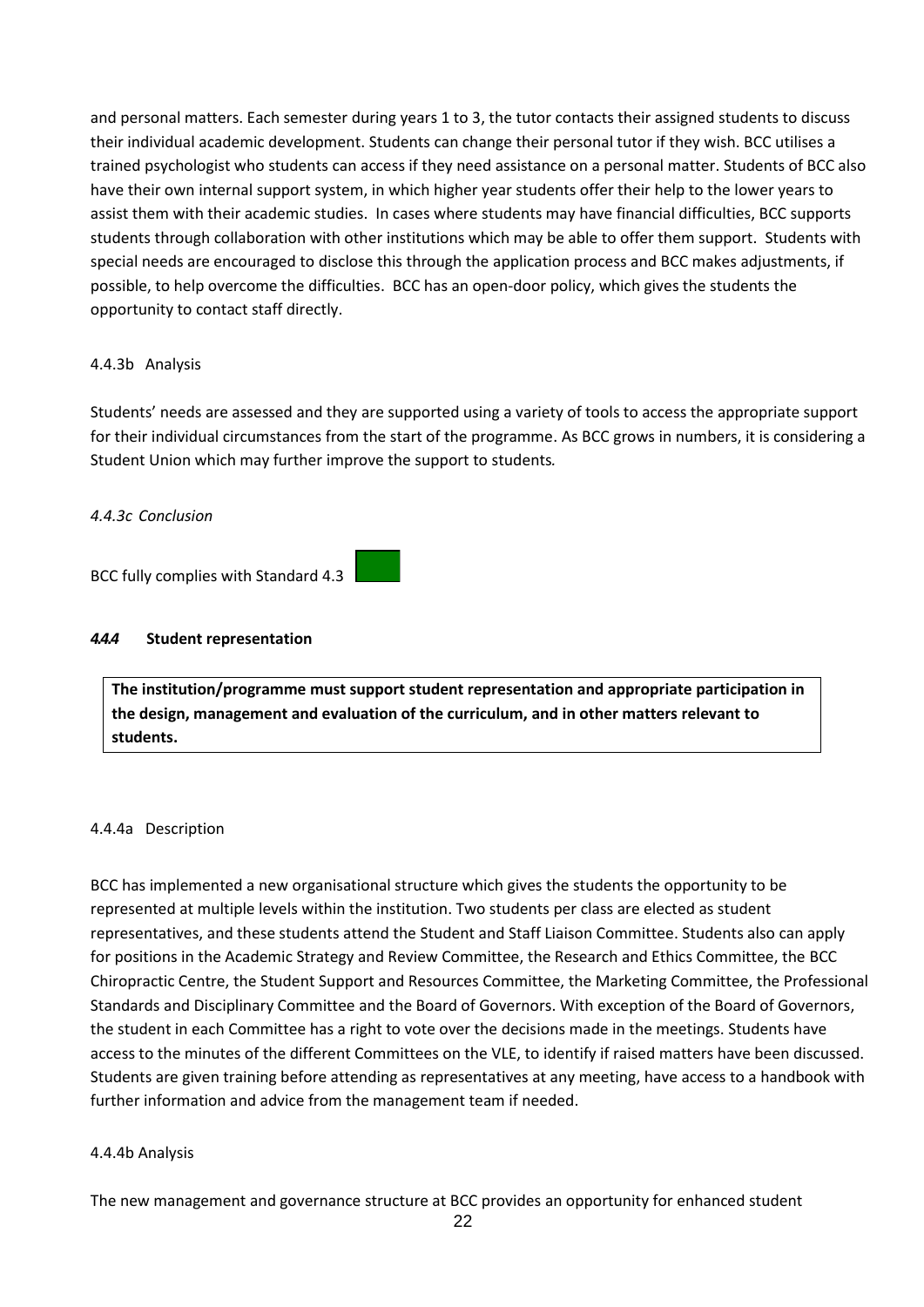representation, interaction and information flow. Students were enthusiastic about their inclusion, and felt well integrated and represented.

4.4.4c Conclusion

BCC fully complies with Standard 4.4

## **4.5 ACADEMIC and CLINICAL FACULTY (STAFF)**

## **4.5.1 Faculty (Staff) recruitment**

**The institution/programme must have a faculty recruitment policy which outlines the type, responsibilities and balance of faculty required to deliver the curriculum adequately, including the balance between chiropractic and non-chiropractic faculty, and between full-time and part-time faculty.**

## *4.5.1a Description*

The College has a staff recruitment policy and procedure in place. Staff need to be educated to degree level in the field which they teach. There are formalized new staff recruitment procedures including an interview with senior staff and an induction process. A staff handbook is available. The College employs both chiropractic and non-chiropractic staff. Most of the staff are bilingual (Spanish and English) and teach in their preferred language. Most of the part-time staff teach on the basic science and chiropractic parts of the curriculum. There is a range of staff development opportunities available. The staff-student ratio for chiropractic practical skills for 2019/20 is 12:1 full time equivalent.

## *4.5.1b Analysis*

The College has a dedicated and happy staff body. There is a clear staff recruitment policy in place and new staff have a well thought out induction process. The number of chiropractic staff with training and expertise in higher education and research is still small and needs to be improved. There is a high percentage of part-time teaching staff, but these are well managed. Staff from both the basic sciences and chiropractic areas are strongly motivated and committed to the ethos of the College. New and existing staff should be encouraged to attend further training in teaching and learning in higher education and attain recognized postgraduate qualifications in this area.

### *4.5.1c Conclusion*

The College substantially complies with Standard 5.1.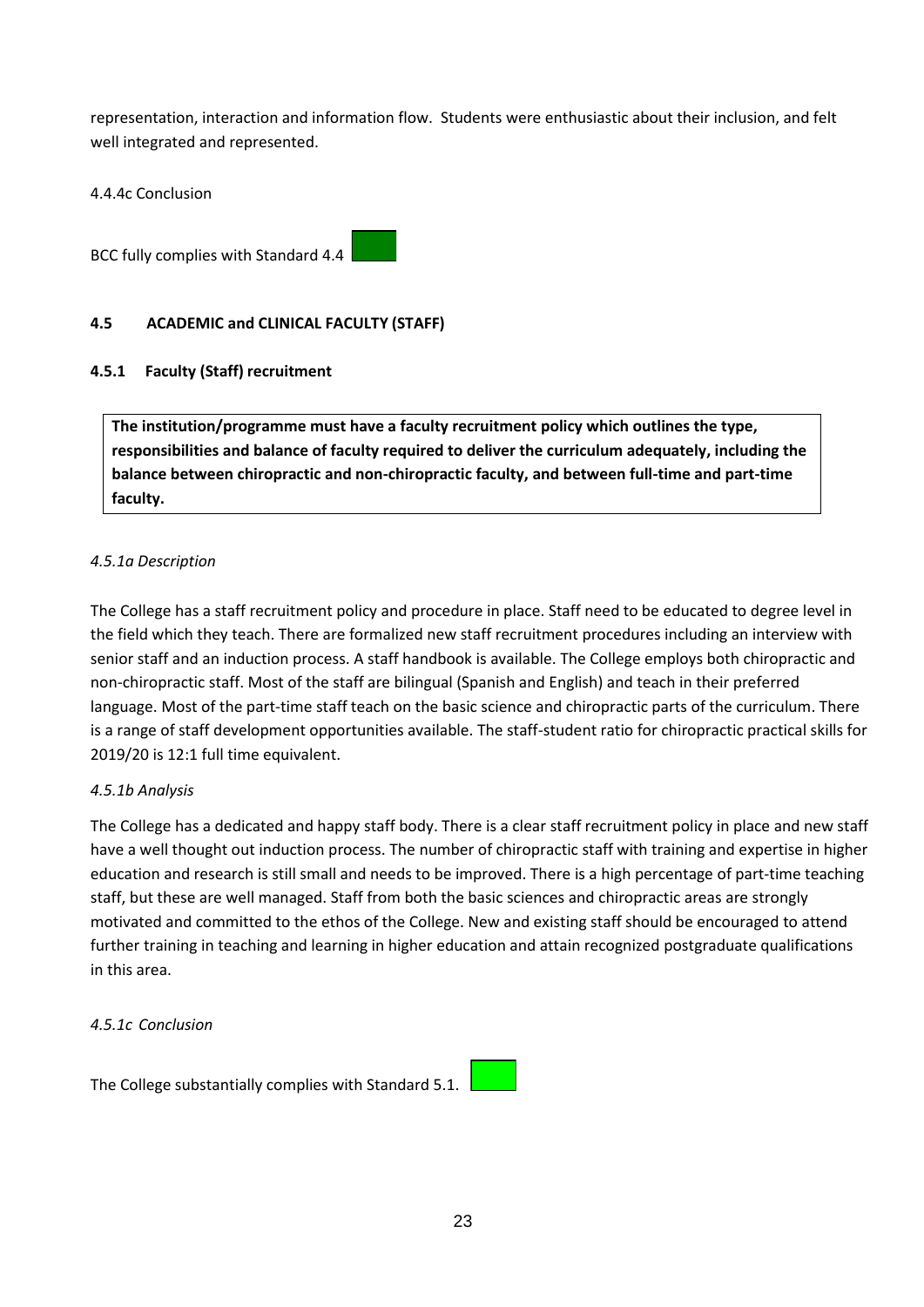### *4.5.2* **Faculty Promotion and Development**

**The institution must have a faculty policy that addresses processes for development and appraisal of academic staff, and ensures recognition of meritorious academic activities with appropriate emphasis on teaching and research**.

## *4.5.2a Description*

The College has a staff promotion and staff development policy in place. All academic staff are appraised by either the Principal or the senior team, which is undertaken using a set form. This appraisal process provides staff with feedback on their performance as well as identifying areas for further development. Peer review of teaching is included as part of the appraisal process. There is a set system in place where academic staff can apply for promotion to a higher grade and pay banding. Staff development sessions take place over the year and cover topics related to teaching and learning, the tutoring system and evidence based practice. Two members of the full-time staff are completing postgraduate Masters in Medical Education in the UK, with others expected to enrol later this year. One chiropractic staff member is enrolled on a PhD programme.

### *4.5.2b Analysis*

The College has sound procedures in place for staff promotion and staff development. All staff are appraised, however the timing of this appears to have no set pattern. Some staff have not been appraised for up to three years. It would be normal for staff to be appraised on an annual basis. Budgetary limitations are making it hard for the College to appropriately reward staff for outstanding performance and this needs to be addressed. However, the College does have a strategic faculty development plan with a focus towards developing educational expertise, good pedagogic practice and research skills. It is encouraging that several staff are undertaking postgraduate qualifications in the UK and elsewhere. It is recommended that all staff should be encouraged to attain recognized postgraduate qualifications in teaching and learning in higher education. This could be undertaken in the UK as a part-time PGCertEd award or a similar programme of study in Spain.

### *4.5.2c Conclusion*

BCC substantially complies with Standard 5.2.

## **4.6 EDUCATIONAL RESOURCES**

## *4.6.1* **Physical facilities**

**The institution/programme must have sufficient physical facilities for the faculty, staff and the student population to ensure that the curriculum can be delivered adequately, and library facilities available to faculty, staff and students that include access to computer-based reference systems, support staff and a reference collection adequate to meet teaching and research needs.**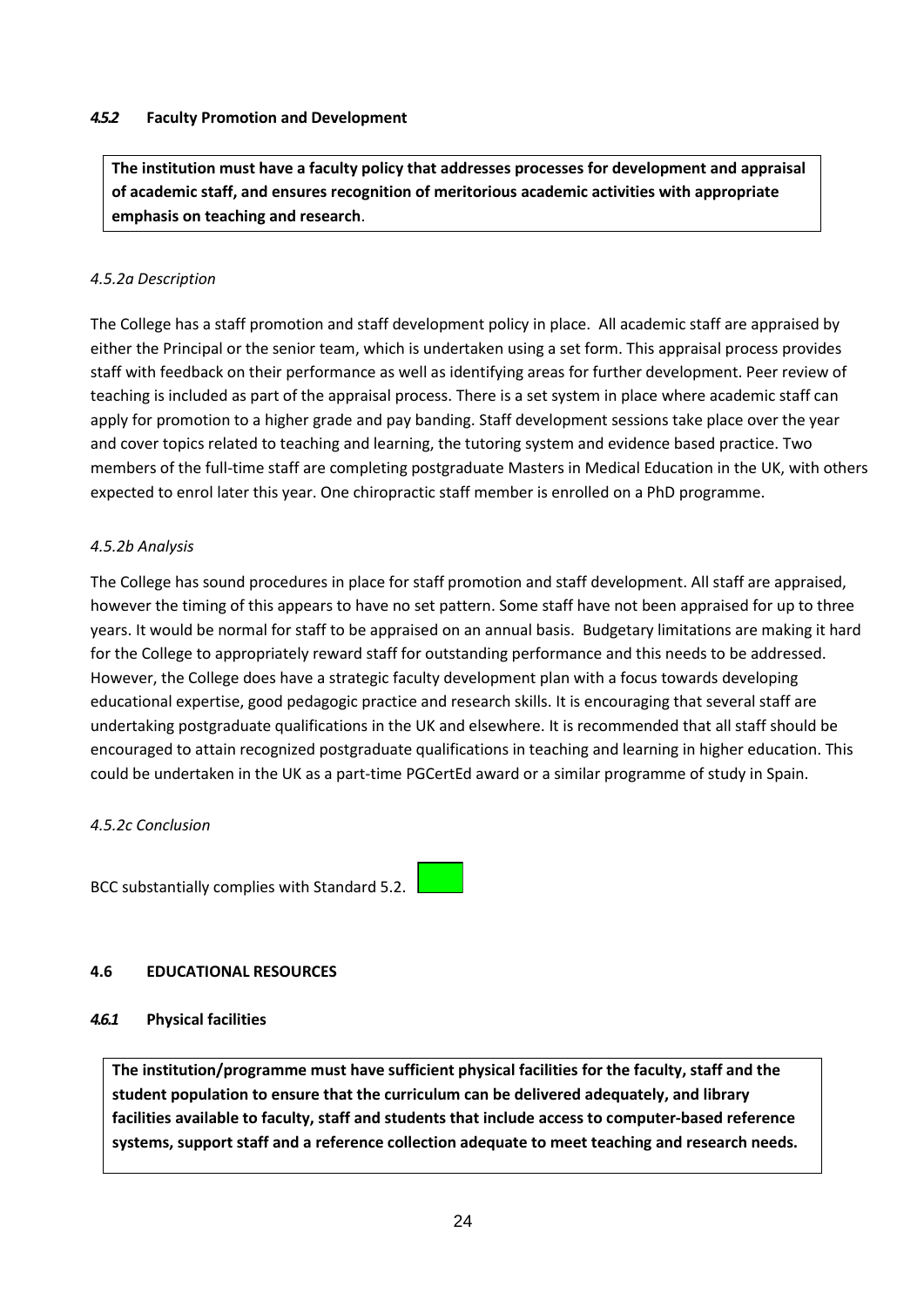### *4.6.1a Description*

BCC rents a space of 120 sqm in the idEC-BSM (UPF Balmes campus) building from UPF. The space includes shared teaching rooms, one of which has simultaneous translation facilities, some study space and tutorial rooms, office space for the full time teaching and administrative staff, and cafeteria facilities. For specific events, BCC can use the lecture theatre on the ground floor of the building. BCC Chiropractic Centre is the College's training clinic, which is leased by BCC. It is a 1000 sqm customised space including a library, teaching and technique rooms, and space that can be used for written examinations. The Covid pandemic has resulted in BCC redesignating of some of its teaching areas which allows students to use them for study. Although 10 km away from campus all students can make use of the impressive main UPF library although it does not stock chiropractic texts and journals. These are held on Sarria (BCC Chiropractic Centre) site libraries. Dissection (prosection) takes place at the Dissection Laboratory of the Medical Faculty of Universitat Autònoma de Barcelona which was observed through a well-made video prepared by BCC given the pandemic. The Institution is aware of the growing space limitation of College and is actively searching for new premises given the suggested increment in student population.

### *4.6.1b Analysis*

There are good physical facilities available to students and staff, and while this includes albeit a small on campus library, they do have access to the impressive UPF library that is around 10 km away. E-learning is available and is evolving also due to the pandemic. BCC indicated that they are searching for new premises as to accommodate growing demands. Although the UPF library is relatively nearby, space for students on the BCC campus should grow to accommodate future cohort growth.

### *4.6.1c Conclusion*

BCC fully complies with Standard 6.1

### *4.6.2* **Clinical training resources**

**The institution/programme must ensure adequate clinical experience and the necessary resources, including sufficient patients with an appropriate case-mix, and sufficient clinical training facilities including sufficient equipment and treatment rooms.**

## *4.6.2a Description*

The BCC Chiropractic Centre is located in the Barcelona city suburb of Sarria. There is a direct Metro connection. It is a leased property and is at street level with disability access. It is approved and registered as a health care centre by the local government. The Chiropractic Centre is 1000 square metres in size and includes a reception area, 11 treatment rooms, 2 technique teaching rooms, 3 lecture rooms, a radiology training laboratory, library and student facilities. The Chiropractic Centre has a physiotherapist, nutritionist and psychologist assisting in patient care. The acting Head of the Clinical Unit has changed due to personal reasons and a trio of clinical supervisors are dividing the responsibility as a unit. There are 5 part-time Chiropractic Centre supervisors who work in organised shifts. All treatment rooms have video cameras installed for student supervision and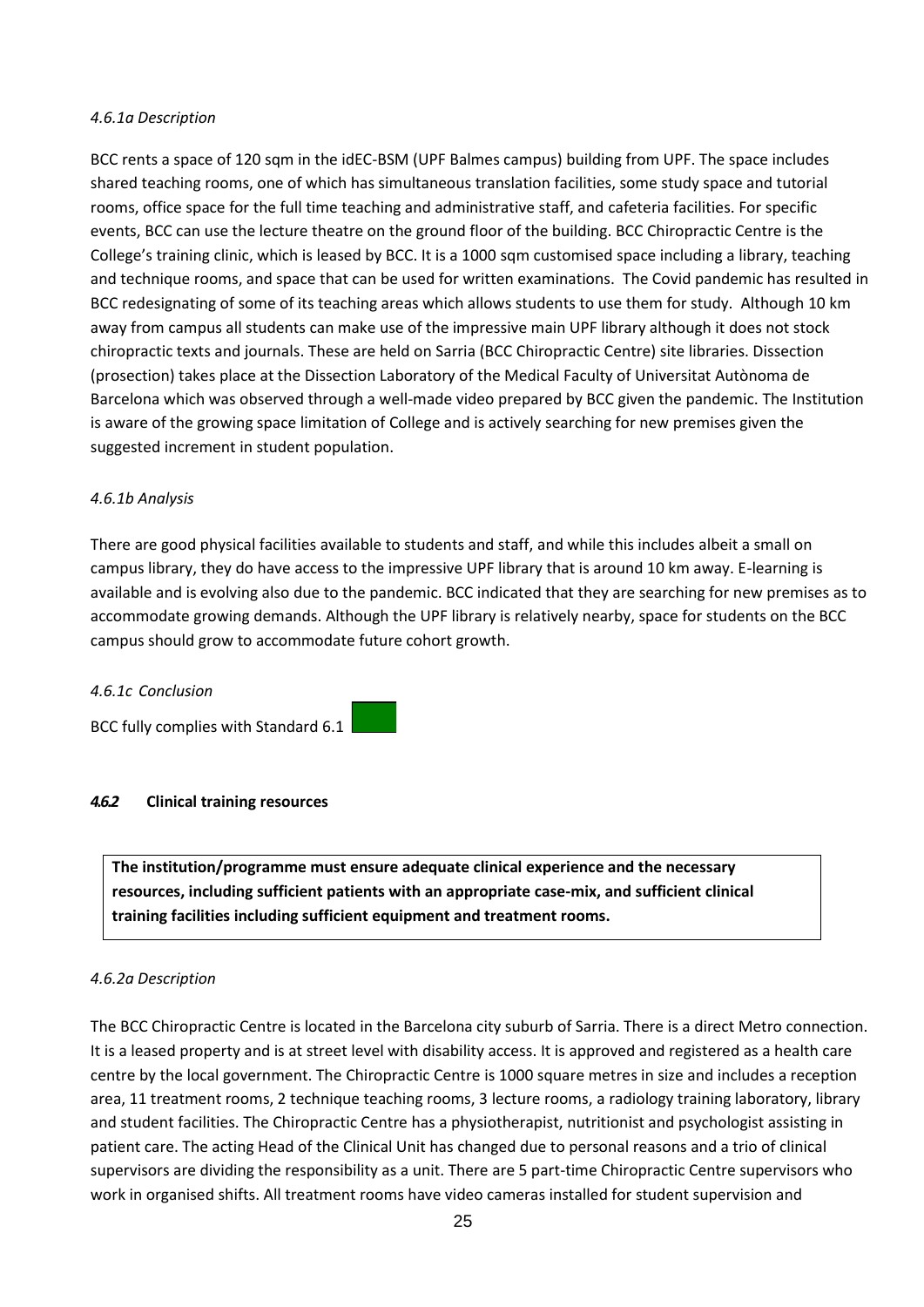feedback (live streaming for patient visits and video recording for OSCE's). The BCC Chiropractic Centre Committee meets at least twice a month to review student clinical performance, the number and case-mix of patients, and the adequacy of facilities

## *4.6.2b Analysis*

The current facilities are of a high standard with adequate space and good treatment room sizes. The plans for expansion include transforming one of the technique classrooms into treatment rooms, which would increase the number of treatment rooms to 20. The video technology is an excellent tool for supervising and teaching clinical students and always done with patient consent. Again moving to electronic patient files would improve efficiency and opportunities for research. Although the patient numbers are increasing it remains a challenge to supply enough patients with an adequate and appropriate case-mix. This needs to be further developed. Observation of the videos of the premises sent by BCC were very informative and very well made showing the dissection lab and treatment rooms.

### *4.6.2c Conclusion*

BCC substantially complies with standard 6.2

## *4.6.2* **Information Technology**

**The institution/programme must have sufficient IT facilities for faculty, staff and students to ensure the curriculum can be delivered adequately, and that IT is effectively used in the curriculum.**

**Students must be able to use IT for self-learning, accessing information and managing patients.**

## 4.6.3a Description

Students have internet access in all buildings and also a VLE that provides students with all the information on modules and other necessary documentation. Students and teaching staff receive training in the use of the VLE and electronic databases. BCC has a video monitoring system in place in clinic to enhance clinical supervision. Clinic supervisors are trained in using the video monitoring system as part of their induction. Teaching staff and supervisors are trained in evidence-based practice by INPECS, to include the information in the curriculum.

## 4.6.3b Analysis

Because of the global pandemic, BCC has accelerated a stronger integration of the virtual learning environment into the curriculum and students can now access all necessary materials on the VLE. As students currently do not have access to a physical library, students have full access to PROQUEST, so that they can still access all the resources they need in the virtual world. Guaranteed standards of physical technologies and implementation of sufficient IT materials are defined.

## 4.6.3c Conclusion

BCC fully complies with Standard 6.3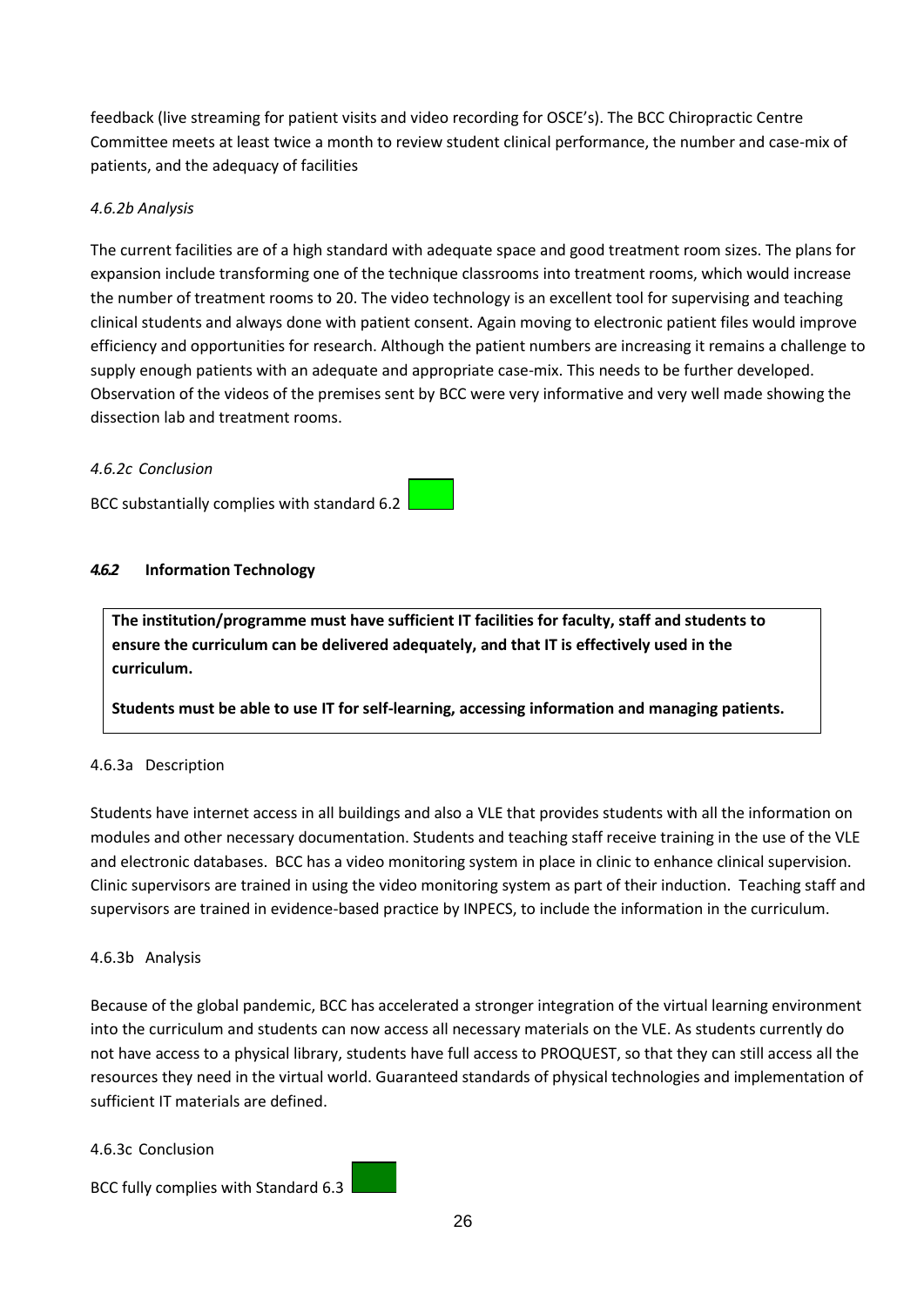### *4.6.4* **Educational expertise**

**The institution must ensure the appropriate use of educational expertise in the design and development of the chiropractic curriculum and instructional (teaching and learning) and assessment methods.**

### *4.6.4a Description*

BCC has a strong, cohesive faculty developed systematically over the past few years and has made good use of in-house educational expertise in terms of the development and quality assurance processes of the curriculum. As well as in-house continuing professional development currently, and planned for the future, a number of faculty have been enrolled on postgraduate medical education programmes.

## *4.6.4b Analysis*

Although substantial progress has been made in this area, BCC could consider shorter, focused educational programmes for faculty, that might provide more relevant educational benefit on teaching, learning and assessment sooner than Masters level programmes and which might not be appropriate for all levels of teaching staff. BCC might consider, for example, encouraging staff to attain Fellowship of the Higher Education Academy through a portfolio route which would be directly applicable to their teaching duties.

### *4.6.4c Conclusion*

BCC substantially complies with Standard 6.4

## *4.6.5* **Administrative and technical staff and management**

**The administrative and technical staff of the institution/programme must be appropriate to support the implementation of the institution's undergraduate programme and other activities, and to ensure good management and deployment of its resources.**

**The management must include a programme of quality assurance, and the management itself should submit itself to regular review to ensure best employment of its resources.**

### *4.6.5a Description*

The College Executive Board oversees all administrative, educational and technical support by contracting facilities, purchasing equipment and overseeing agreements with other institutions. Twelve BCC staff provide technical support including the VLE, security, backing up of data, user management, induction of staff and students to the system and on-going training. The College also outsources some services related to learning and teaching resources to a number of external companies. The Executive Board receives staff and student feedback through the various committees on the adequacy of the administrative and technical support available each year. This Board also reviews the budgetary projections for these support activities.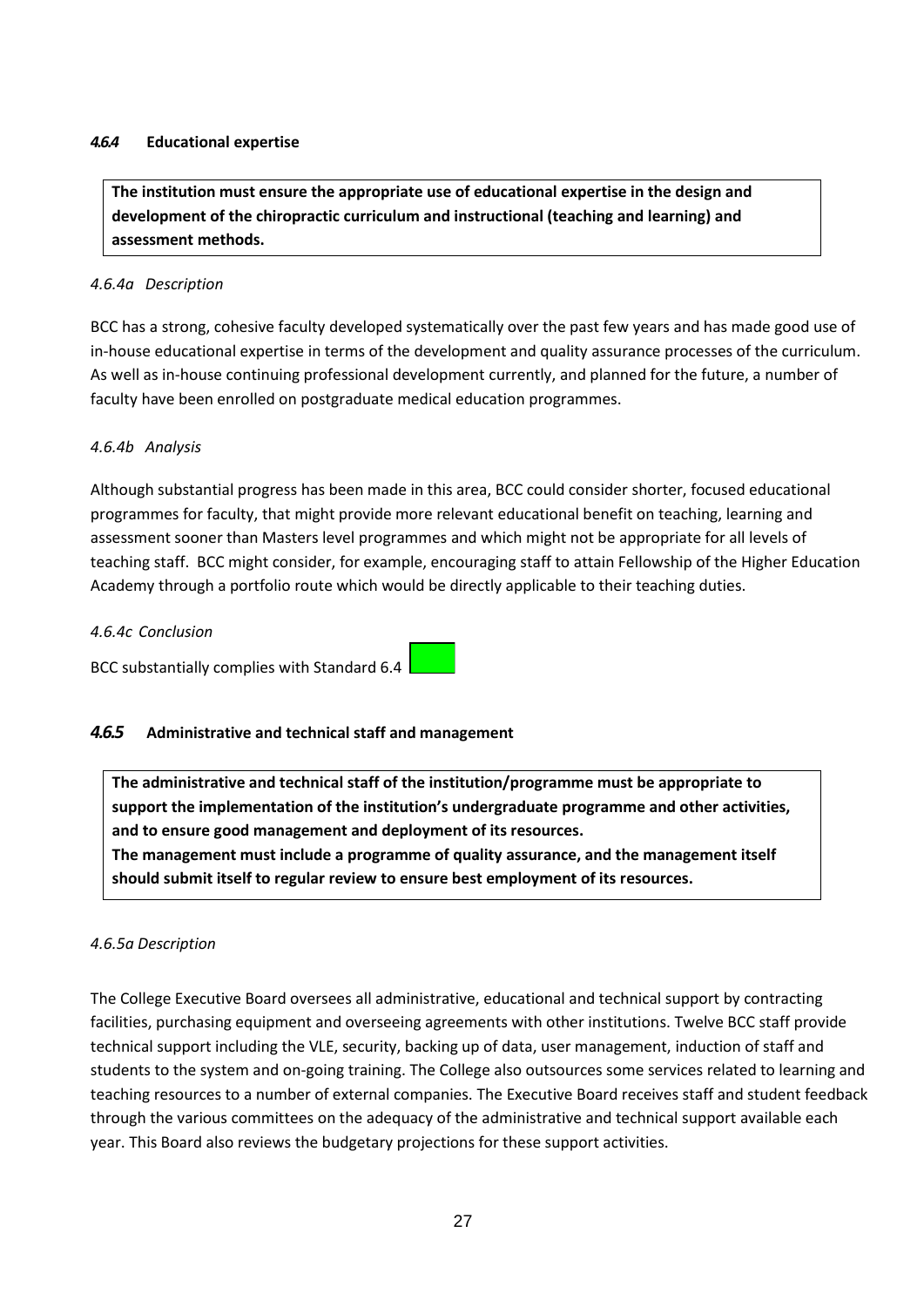### *4.6.5b Analysis*

BCC has a strong and diverse team of staff involved in coordinating or giving support to students and teachers on the use of learning resources. As a result administrative and technical staff are sufficient to support the College's activities and to ensure good management and use of its educational resources. Strategic planning guides the budgetary projections for these activities.

*4.6.5c Conclusion*

BCC fully complies with Standard 6.5.

## **4.7 RELATIONSHIP BETWEEN TEACHING AND RESEARCH**.

**The chiropractic institution/programme must facilitate the relationship between teaching and research, and must describe the research facilities to support this relationship as well as the research priorities at the institution/programme.**

## *4.7a Description*

The College is committed to developing a strong research culture and ethos and aspires towards providing its students with a research-led programme of study. The relationship between research and teaching is embedded across all years of the curriculum. Many staff are involved in the development and facilitation of health care related research projects. The College is now directing more resources towards encouraging and supporting staff to pursue further research-related training such as Master's qualifications. Staff appraisal is used to encourage staff to pursue and advance in research matters. The College established a Research Committee in 2011 and has recently set-up an Ethics Committee. The College has good access to a wide range of electronic databases in order to undertake research and conduct literature reviews. It also has the statistical package, SPSS available to all staff and students. BCC has started to take part in small externally funded research studies and publish articles in peer-reviewed journals and present work at international meetings. A small amount of money is available each year for staff to attend scientific meetings so as to increase their research knowledge and better inform their teaching practice.

### *4.7b Analysis*

It is evident that the College is making significant strides in creating a research within the institution. Research is embedded across the curriculum culminating in the final year 6000 word individual student research project. The recently formed Ethics Committee appears to be working well and is capable of handling the number of student research projects generated each year. The library resources are adequate for both staff and students to undertake their research studies. All staff have an induction process into the role of a project supervisor.

The College does, however, have difficulties in recruiting chiropractors with both teaching and research experience and hence who can act as final year research project supervisors. The amount of research equipment available is small and there are budgetary constraints that do not allow the College to improve this situation. There is a need for further staff development in the area of research and evidence-based practice. There is evidence that staff are publishing some of the research investigations and/or presenting this work at scientific meetings. The College should encourage more staff to enrol on Masters and PhD programmes so as to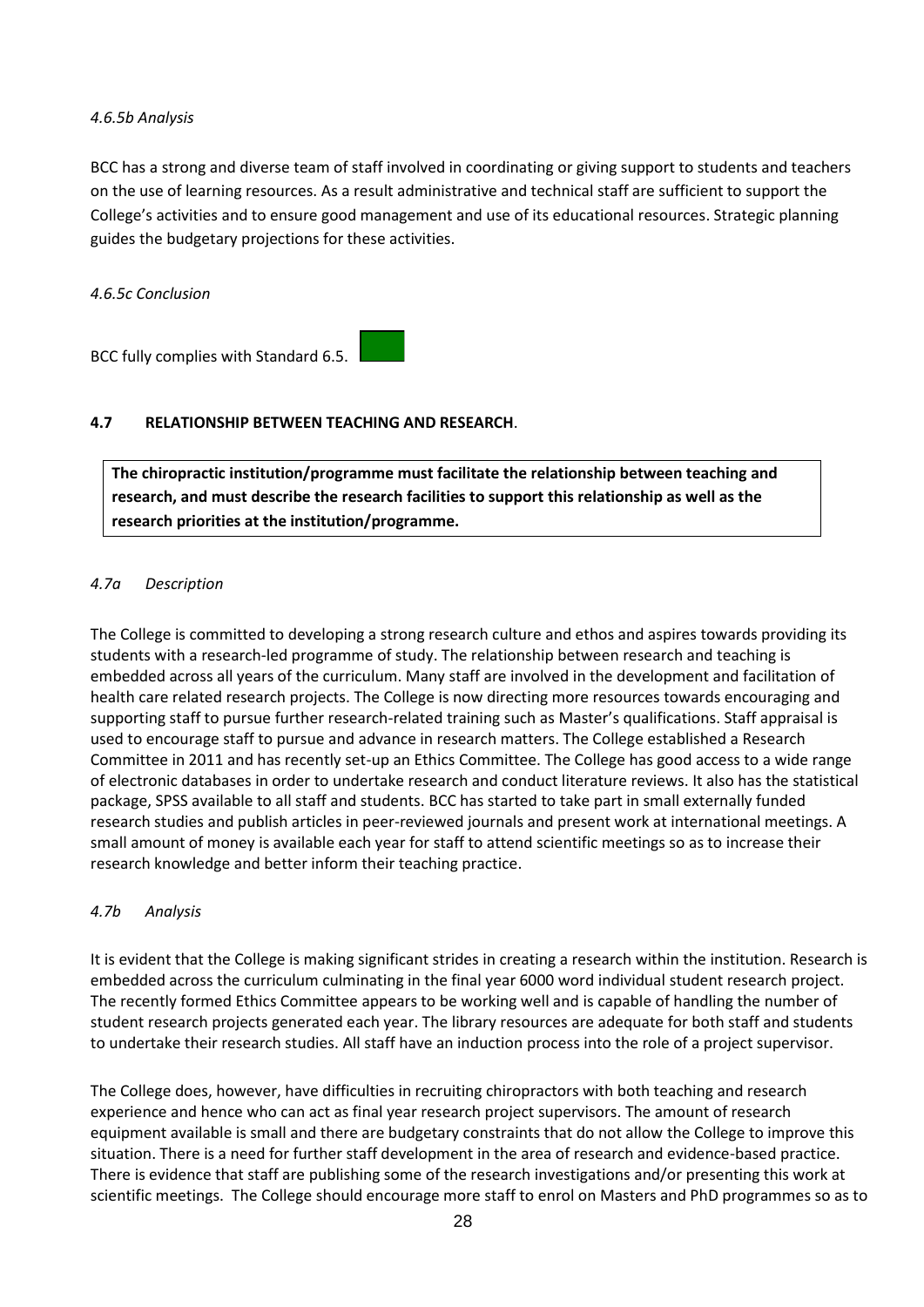increase the research capacity available, particularly if the institution grows in future years.

*4.7c Conclusion*

BCC substantially complies with Standard 4.7.

### *4.8* **PROGRAMME EVALUATION**

### **4.8.1 Mechanisms for programme evaluation**

**The institution/programme must establish a mechanism for programme evaluation that monitors the curriculum, quality of teaching, student progress and student outcomes, and ensures that concerns are identified and addressed.**

### *4.8.1a Description*

BCC has a policy and procedures handbook which outlines the robust mechanisms it has in place for programme monitoring and evaluation. Through its ASRC it has a mechanism through which data is collected, analysed and reviewed and changes put in place as a result. Students have representation on various committees and are involved in the evaluation processes, as appropriate. There is also a clear system for students to raise any concerns, and an appeals process in place if necessary.

External examiners are in place but do not review lower weighted coursework, and have not reviewed research projects or portfolios for the last three years.

## *4.8.1b Analysis*

BCC's mechanisms for programme evaluation are generally robust, and there is clear evidence that the curriculum in all aspects is reviewed internally on a regular basis. Student progress and student outcomes are also reviewed, and there are clear mechanisms for supporting students and addressing any concerns.

BCC should consider inviting external examiners to consider reviewing their role in approving all coursework, and also in verifying the marking of important higher level student work including projects and portfolios.

### *4.8.1c Conclusion*



## *4.8.2* **Faculty and student feedback**

**Both faculty and student feedback must be systematically sought, analysed and responded to so as to develop and improve the curriculum.**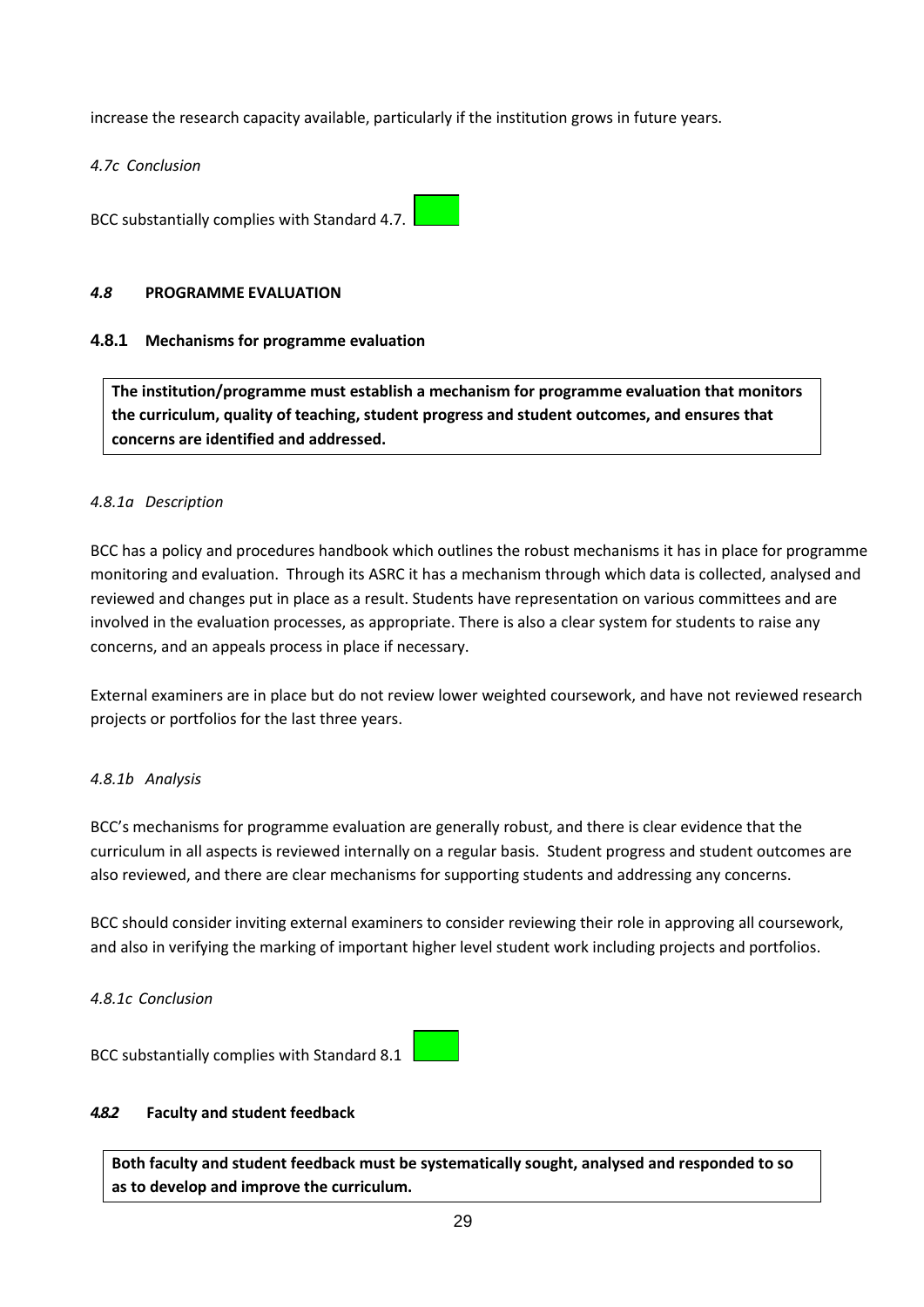### 4.8.2a Description

The BCC has robust procedures for collecting and analysing feedback. Student and staff feedback is reviewed through the corresponding committees, whilst module leaders provide academic feedback to the heads of units as part of module and programme review. All feedback is analysed by the Academic Strategy and Review Committee and can lead to changes in the programme of study. Additional feedback is delivered by external evaluators. Students receive evaluation forms each semester, which gives an opportunity for them to review the quality of the College, the programme and individual modules. All feedback is colour coded to provide easy navigation around matters which are still pending or which have been completed.

### 4.8.2b Analysis

Students and staff have multiple mechanisms tools to provide feedback. Students are encouraged to talk directly to staff as a first line of communication, but there are other formal channels which can be used if necessary. Students and staff reported that communication channels were open and that their feedback was actively considered.

### 4.8.2c Conclusion

BCC fully complies with Standard 8.2

## *4.8.3* **Student cohort performance**

**Student cohort performance must be analysed in relation to the curriculum and the aims and objectives of the programme.**

### *4.8.3a Description*

BCC monitors and analyses student cohort performance, including academic performance, progression, withdrawal and dismissal, the need for remedial work and total student attrition through the ASRC. This work is focused on the individual student and also on overall cohort performance. Monitoring of individual student performance also covers language development, professionalism, engagement in the programme and personal development planning.

### *4.8.3b Analysis*

BCC has a robust system in place for monitoring and analysing student cohort performance at both the individual and cohort level and mechanisms for detecting individual student issues and dealing with them promptly.

It would, however, benefit from reviewing the performance of each cohort from admission to graduation to see whether lessons could be learned in terms of admissions criteria, student support needs and overall performance.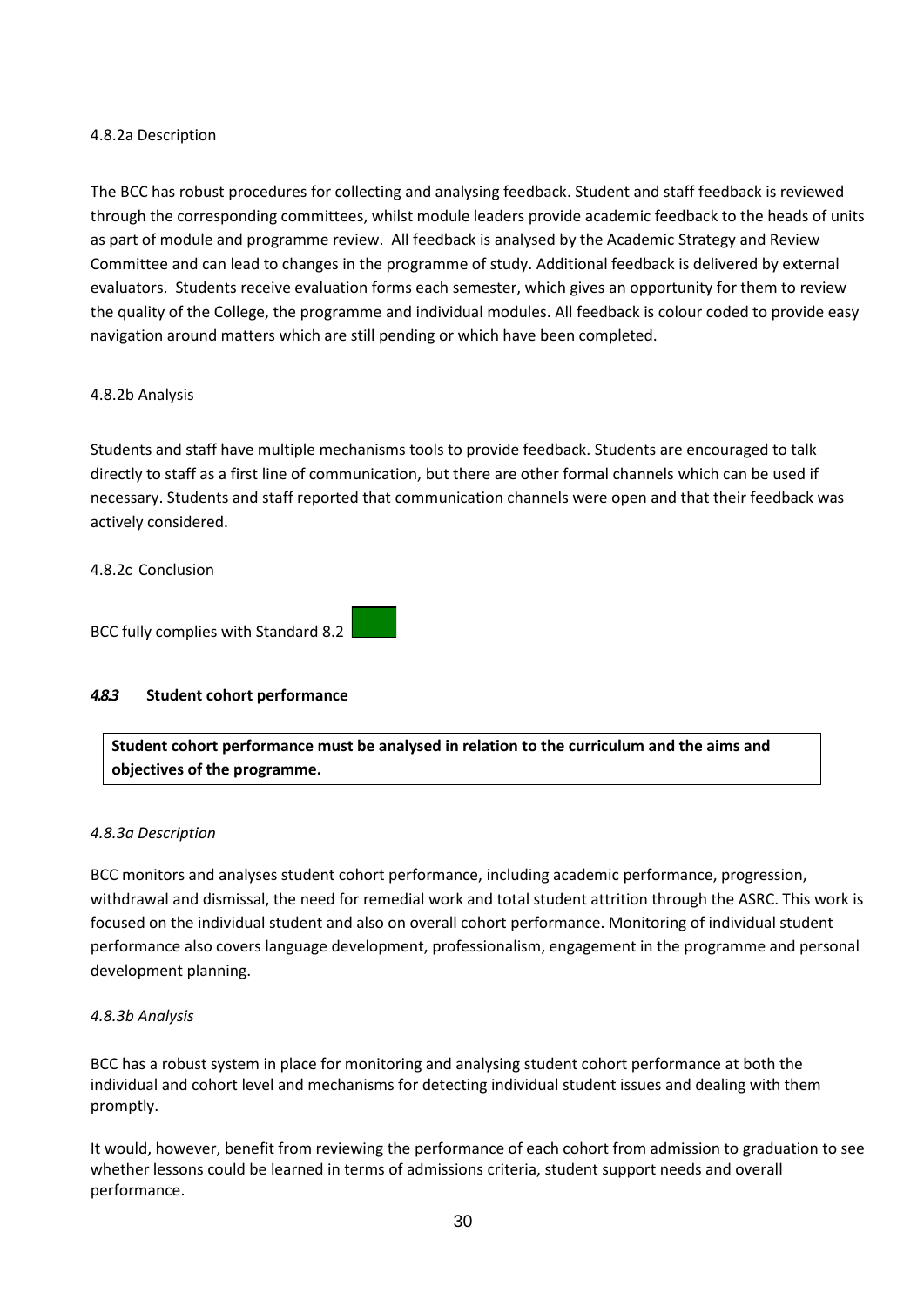### *4.8.3c Conclusion*

BCC substantially complies with Standard 8.3



### *4.8.4* **Involvement of stakeholders**

**Programme evaluation must involve the governance and administration of the institution, the faculty, staff and the students, and the outcomes communicated to a range of stakeholders.**

### *4.8.4a Description*

The principal stakeholders within the College are involved in the evaluation of the programme. Staff and students are involved via their representation on Boards and Committees. Additionally students provide feedback via evaluation forms that are administered twice a year and staff provide feedback via staff-appraisal. Patients of the BCC Chiropractic Centre provide feedback via a patient questionnaire. The Academic Strategy and Review Committee and Research Committee which includes administrative staff, part-time and full-time teachers and student representatives post the agendas and action lists on the VLE for access to all principal stakeholders. The Board of Governors has ultimate responsibility for the programme and meets 3 times a year and holds monthly teleconferences for evaluation and monitoring of the programme. UPF had a former Vice Rector co-directing the Masters component of the programme but given changes in Spanish politics UPF is no longer involved with the Masters and thus has become the responsibility of BCC. The BCC Principal and Head of Clinical Unit attend, and present a BCC update to the AEQ Executive, at an AEQ General Assembly once per year.

### *4.8.4b Analysis*

BCC communicates with principal stakeholders regarding the educational and training provision. Although changes in Spanish politics have affected the award by the public university, it remains a very positive stakeholder.

#### *4.8.4c Conclusion*

BCC substantially complies with Standard 8.4



### *4.9* **GOVERNANCE AND ADMINISTRATION**

### **4.9.1 Governance**

**Governance and committee structures and functions of the chiropractic institution/programme must be defined, including their relationships within the university (as appropriate).**

### *4.9.1a Description*

The College was founded as non-profit organisation. The institution has a well-defined committee structure.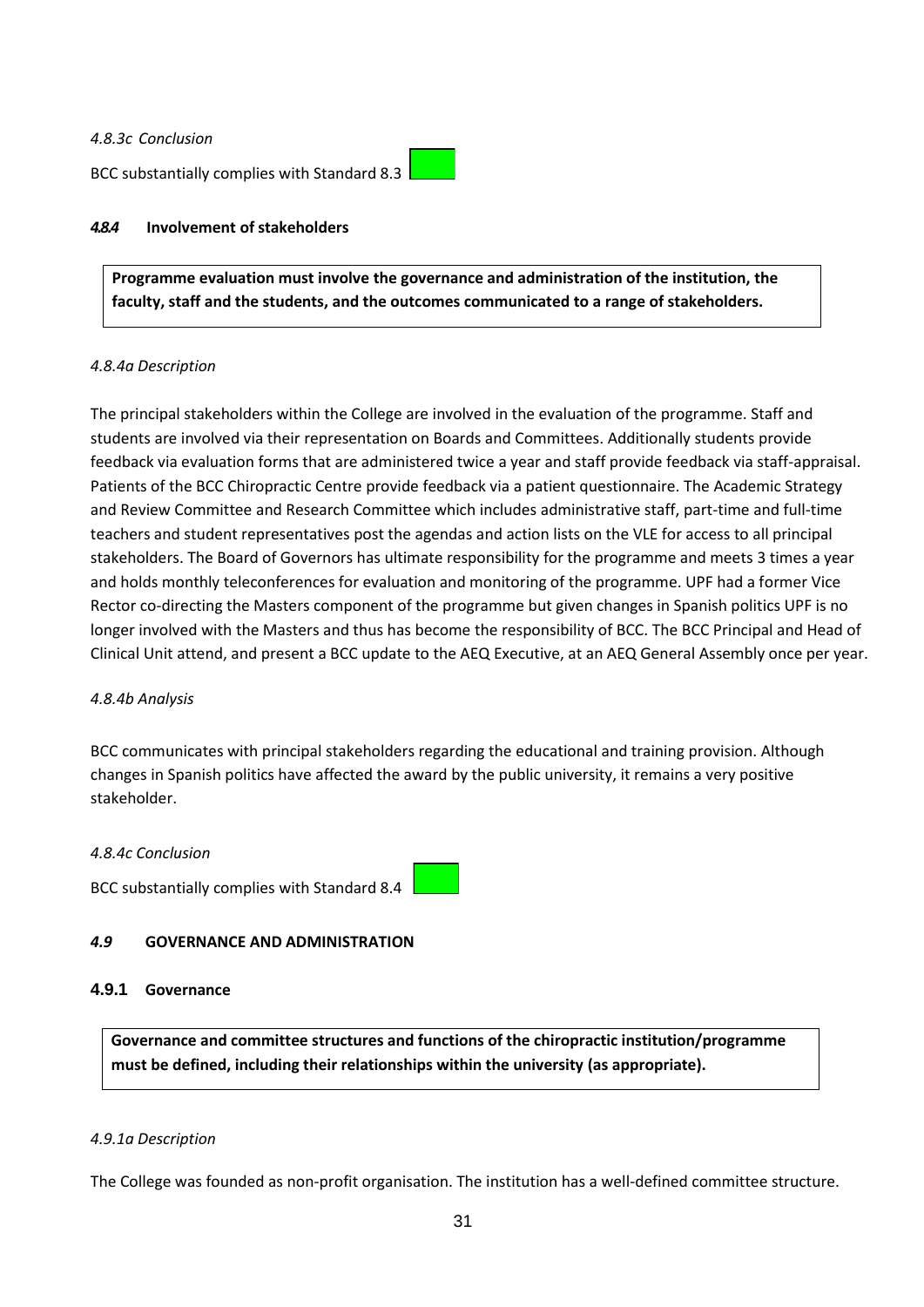The College is overseen by a small Board of Governors with an appointed chair who meet four times a year. The day-to-day running of the College is overseen by the Principal who has been in post for 10 years. At the institutional level the highest academic committee is the small Executive Board (three members) who meet at least every month and prepare educational business and budgetary plans for approval by the Board of Governors. Other key committees that feed into the Executive Board include the Academic Strategy and Review Committee, Student and Staff Liaison, Exam Board, Research and Ethics Committee, BCC Chiropractic Centre Committee, Staff Plenary Consultative Committee, Administration (Admissions, Learning Support and Resources) and Professional Standards and Disciplinary Committee. Students are represented across all the committees including the Board of Governors. As this is small institution some individuals are members of several committees.

The College has signed educational agreements with several other public higher educational establishments in Barcelona including UPF and Universitat Autonoma de Barcleona. Students have access to the excellent anatomy and library facilities at these universities.

## *4.9.1b Analysis*

The governance and committee structures within the College are well defined in terms of remit and relationships. Recently the committee structure has undergone some revision and simplification with the creation of the Executive Board to oversee the day-to-day running of the institution. This, however, will require some bedding into the institution. The Board of Governors have increased their membership to include lay members and those with educational expertise. There is good student inclusion across the committee structure including a representative on the Board of Governors.

### *4.9.1c Conclusion*

BCC substantially complies with Standard 9.1.

### *4.9.2* **Academic leadership**

**The responsibilities of the academic head of the first qualification chiropractic programme, and of the academic management structures, must be clearly stated.**

### *4.9.2a Description*

BCC has a new academic and management structure which allows it to be more agile and responsive to the evolving needs of a small independent institution. The Principal of the institution is a chiropractor and the role is clearly defined. The Principal is appraised by the Board of Governors on an annual basis.

### *4.9.2b Analysis*

There are clear academic management structures in place, and strong leadership by the Principal supported by the senior team.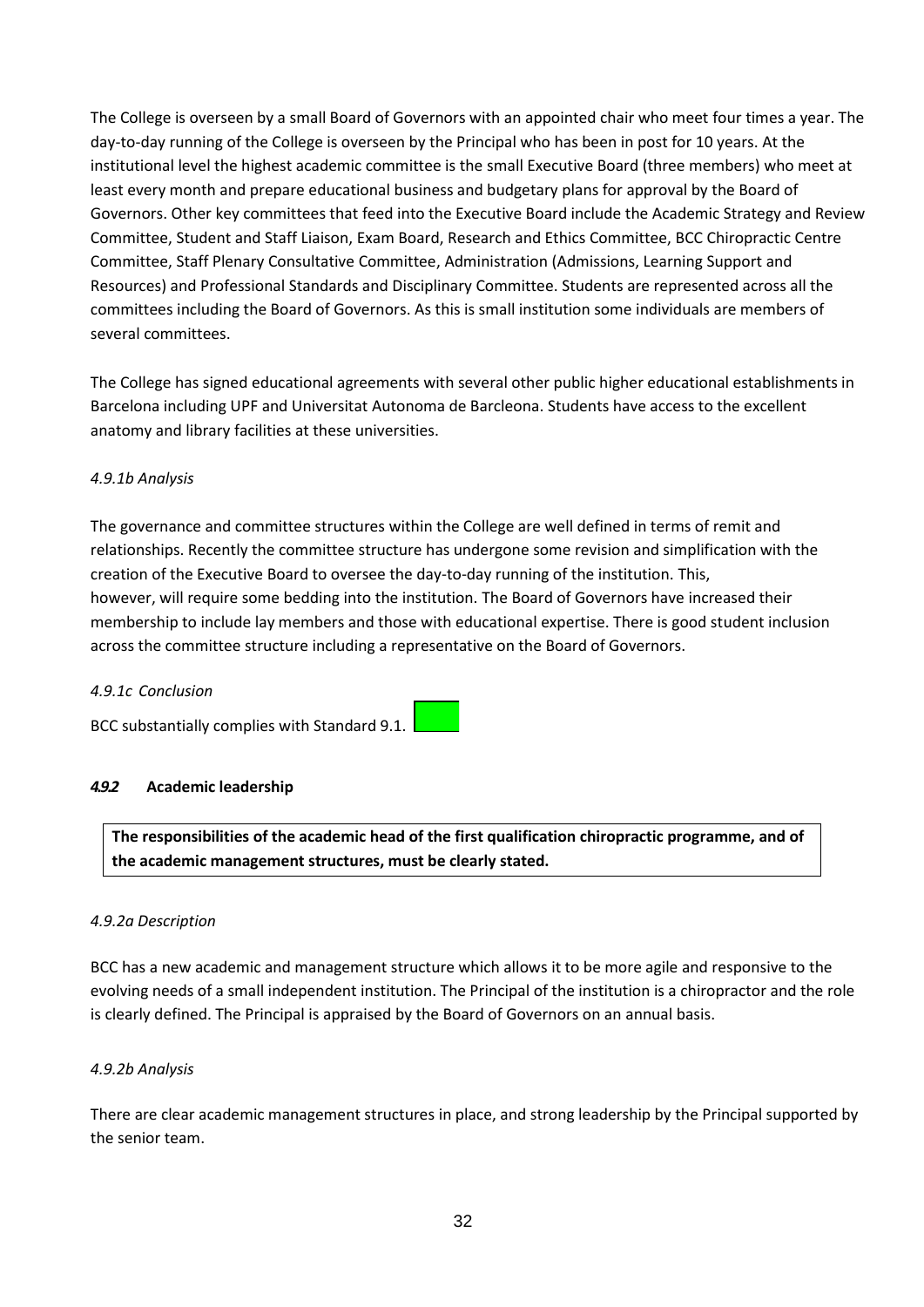*4.9.2c Conclusion*

BCC fully complies with Standard 9.2

## *4.9.2* **Educational budget and resource allocation**

**The institution/programme must have a clear line of responsibility and authority for the curriculum and it's resourcing, including remuneration of teaching staff, in order to achieve the overall aims and objectives of the chiropractic programme.**

### *4.9.3a Description*

The College operates in accordance with its third strategic plan covering the period 2020-2024. The plan covers the medium- and longer-term educational budgetary projections. The operational educational budget is reviewed on a monthly basis by a small team including the College Manager and Principal. An update of this budget is given to the members of the Board of Governors once every quarter. The Board of Governors has a finance sub-committee. Resource allocation is reviewed annually taking into account student numbers and feedback from the various quality assurance committees.

Financial analysis has shown that the College has experienced some growth in the past three years but at a much slower rate than projected. The College is working hard to diversify its source of income and to increase the marketing budget so as to increase student numbers in the future.

## *4.9.3b Analysis*

There is good evidence of sound financial planning and resource allocation to ensure the viability of the College and the chiropractic programme. It is clear how financial information is handled and transmitted to the Board of Governors. The day-to-day monitoring of expenses enable good targeting of the allocation of financial resources and limits the risk to the College. However, the College operates on narrow financial margins. This factor would need to be addressed if the College wishes to grow in the future. The effect of COVID on the finances will also need to be addressed and how this impacts upon the five year strategic plan.

### 4.9.3*c Conclusion*

BCC substantially complies with Standard 9.3.

### *4.9.4* **Interaction with professional sector**

**The institution/programme must have a constructive interaction with the chiropractic and chiropractic-related (health-related) sectors of society and government.**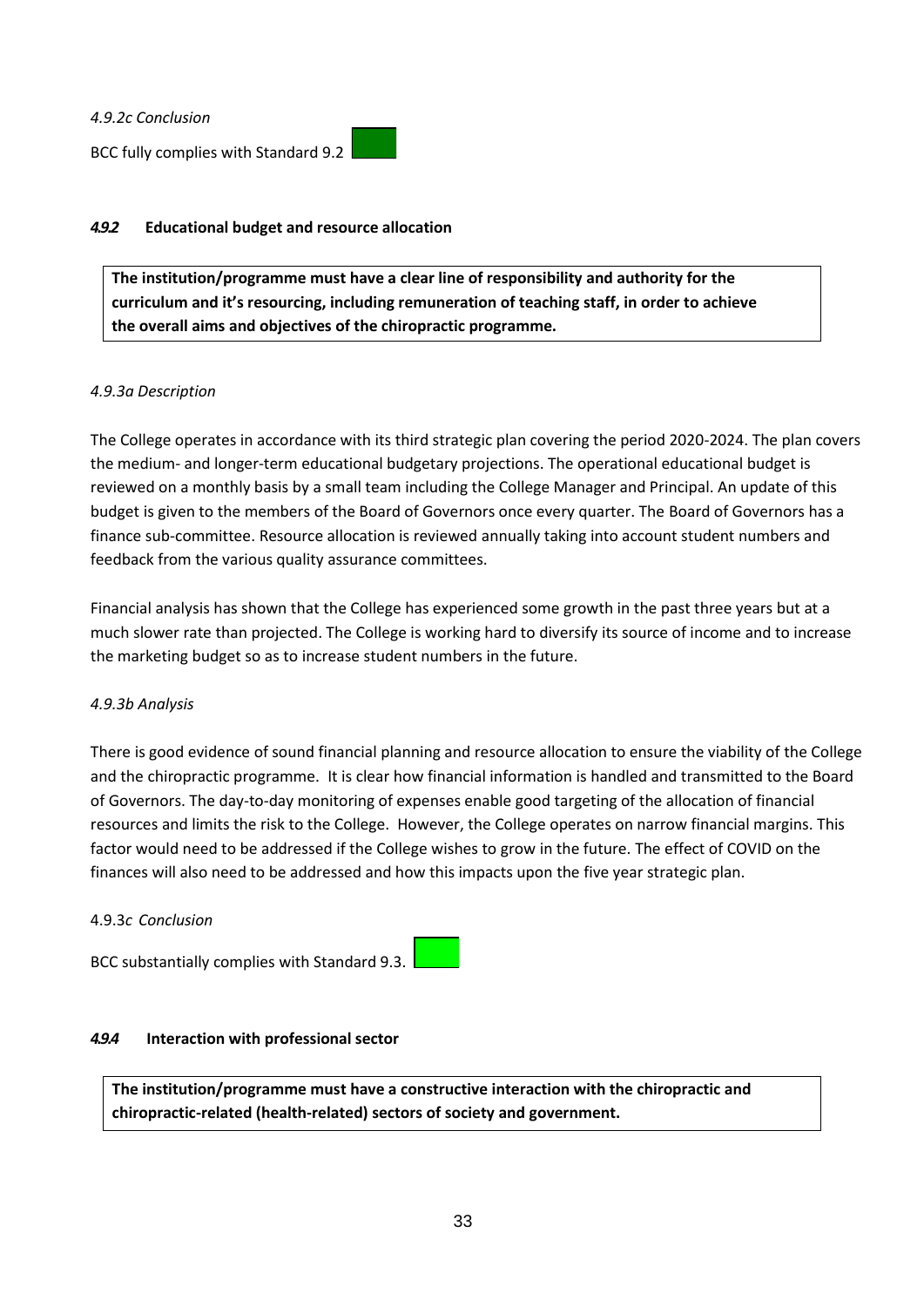### *4.9.4a Description*

Ever since its inception, BCC has been challenged with the lack of regulation of the chiropractic profession in Spain. Unfortunately, this situation hinders the development of agreements with the other members of the healthcare sector in Spain. Nevertheless, BCC has managed to secure some important collaborative agreements with a local laboratory analysis centre, a close relationship with a local special imaging centre, and a new agreement with a local medical centre with a variety of professionals that have begun to interact functionally with BCC. Another advancement was made with the employment of an in-house nutritionist, a physiotherapist and a psychologist who work as collaborative specialists in the BCC Chiropractic Centre as care providers for patients and consultants/collaborators with students. BCC has good relations with two other public universities in Barcelona other than the UPF. It is important to note that UPF no longer can grant the Master's degree given the changes in Spanish politics and that this is now granted by BCC. There is an ongoing good relationship with the Spanish Chiropractic Association (AEQ). The BCC Principal informs the Association of ongoing development by way of providing an annual update at the AEQ Annual General Assembly. The AEQ has donated funds for the purchase of chiropractic teaching materials. Students are student members of the AEQ and have an active involvement with the World Council of Chiropractic Students (WCCS). In order to conform to regulations, BCC maintains appropriate relationships with local government bodies.

### *4.9.4b Analysis*

There is evidence of good relations and communication between BCC and the professional sector including the professional association, other chiropractic colleges in Europe and individual chiropractors. There are also good relationships with local higher education institutions in Spain, and there has been progress made with a local medical centre. That the difficult chiropractic legal situation complicates developing collaborative agreements is understandable, however further collaborative efforts should continue with higher learning institutions given that a Master's degree assigned by such an institution would undoubtedly be of benefit.

### *4.9.4c Conclusion*

BCC substantially complies with Standard 9.4

## *4.10* **CONTINUOUS RENEWAL AND IMPROVEMENT**

**The chiropractic institution/programme must have procedures for regular reviewing and updating of its structure and functions to rectify deficiencies and meet changing needs. (See 8.1 of standards) The outcomes of these procedures should be made public (i.e. institutional websites) and should lead to continuous improvement of the programme. Institutions should publish information about their activities, including programmes, which is clear, accurate, objective, up- to-date and readily accessible.**

## *4.10a Description*

BCC is a relatively new higher educational institution that has successfully implemented a chiropractic programme in a setting in which chiropractic is still not recognised under Spanish law. There is a new Executive Board who collect and monitor key quality performance indicators across the institution. BCC has been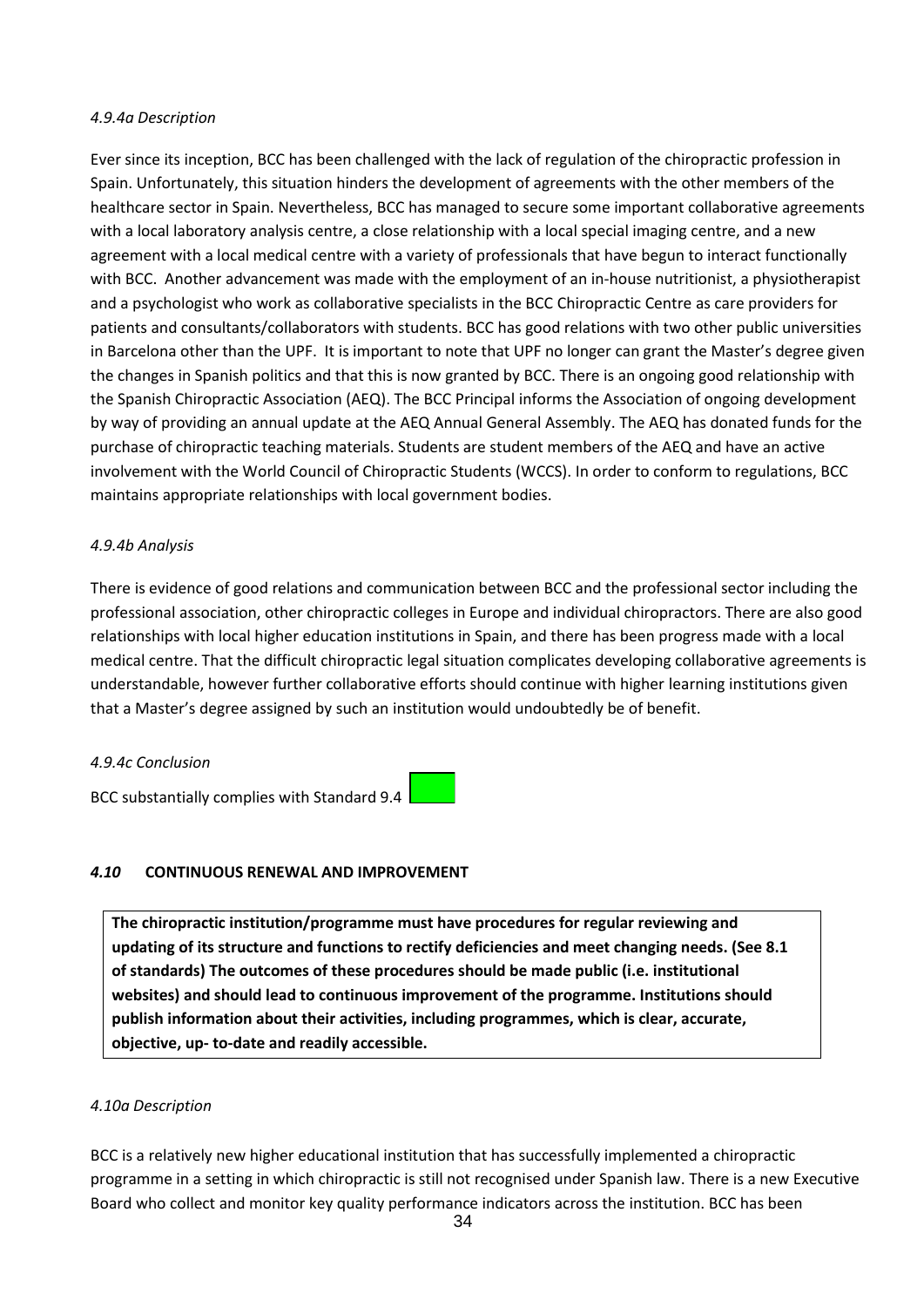proactive and responsive to continuous renewal. This has included the recent appointment of new full- and part-time chiropractors, use of a DACBR in the teaching of radiology and several key staff are engaged in postgraduate education in the UK. Other areas include the setting up of the new Academic Strategy and Review Committee and expansion of the clinical transition programme.

### *4.10b Analysis*

BCC has robust mechanisms in place for continuous renewal and improvement and has the commitment to do so. The institution has good procedures in place for identifying strengths and weaknesses such the annual and strategic reviews and plans. Students and staff have a range of channels available for providing feedback about the operation of the institution and the chiropractic programme. There is a robust external examiner system in place. BCC has started to make use of the views of the patients in the clinic and chiropractors who employ their graduates. However, there is more work needed in these two areas.

### *4.10c Conclusion*

BCC substantially complies with Standard 10.

### **5 CONCLUSIONS**

### 5.1 Summary

The BCC chiropractic programme is becoming well established in Spain. The 5-year course is soundly delivered, robustly assessed and serves the needs of its key stakeholders. The outcome is well qualified bilingual graduates, who are able to enter into professional practice throughout the world. All the staff show a strong commitment to teaching and have created a quality environment to enhance the student experience. They have also risen to the challenges of the COVID 19 pandemic in a flexible and dedicated way which is appreciated by the students. There are opportunities to enhance the chiropractic programme further. Future developments will be exciting yet challenging and secure the growth and relevance of the chiropractic programme.

The following commendations and recommendations were made during the evaluation visit:

### 5.2 COMMENDATIONS, RECOMMENDATIONS AND CONCERNS

For the purposes of this report the evaluation Team adopted the following definitions from the Standards:

- Commendations Areas that meet or exceed the *Standards* and are worthy of specific recognition.
- Recommendations Areas requiring specific attention and action by an institution.
- Concerns Areas of substantial weakness/concern as to jeopardise the accreditation of an institution that require specific attention and action by the institution *as a matter of urgency.*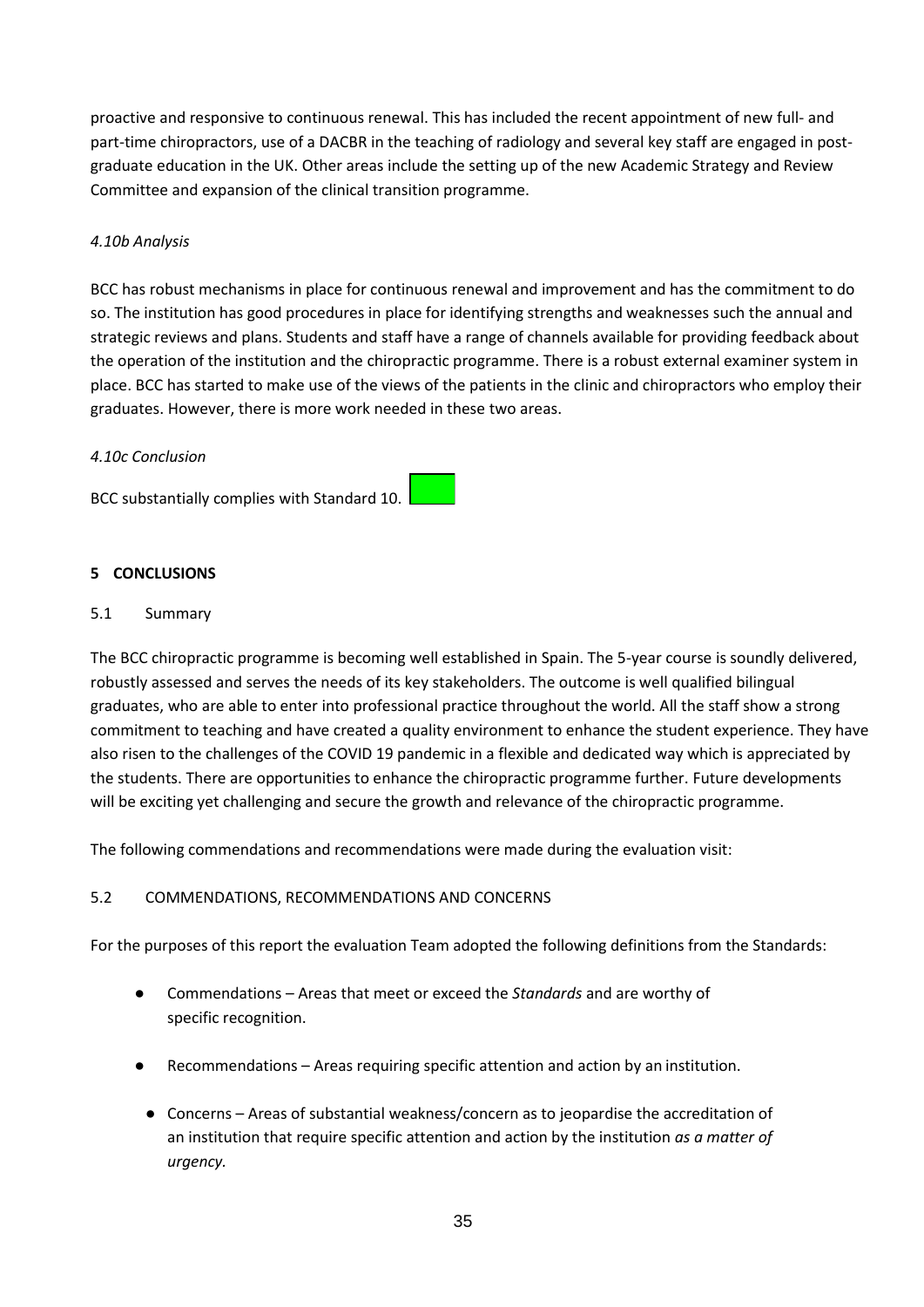## 5.3 COMMENDATIONS:

- The strong, committed teaching and administrative staff, who have created a quality environment to enhance the student experience;
- The enthusiastic, cohesive student body, who are ambassadors for the chiropractic profession;
- The pioneering work to establish a bilingual chiropractic programme and the commitment from all to continue to grow and develop quality education;
- The integrated, patient-centred teaching across the curriculum, including instilling professional behaviours through robust Fitness to Practise procedures across the student body as a whole and into student clinic;
- The quick and decisive actions taken to mitigate against the Covid pandemic to ensure that students' teaching, learning and assessment continued and which ensured student progression;
- The incorporation of evidence-based practice throughout the curriculum which was particularly evident in the clinical environment.

## RECOMMENDATIONS:

- Ensure that the implementation of the electronic patient record system for new and current patients is undertaken promptly;
- Consider the creation of a patient engagement group and the value that using real patients in the teaching environment can bring to the student learning experience;
- Consider annual appraisal of staff to ensure that performance and development are regularly reviewed;
- Review the QA procedures with respect to systematic use of plagiarism software, and the scope of external examiners duties in relation to lower weighted assessments;
- Evaluate whether student qualifications on admission and current learning support mechanisms affect cohort overall attainment at graduation;
- Consider a variety of avenues to support staff in achieving recognized postgraduate qualifications, which will allow them to demonstrate their understanding of teaching, learning and assessment;
- Continue to actively explore collaboration with a higher education institution that can support the College in awarding a Master's qualification.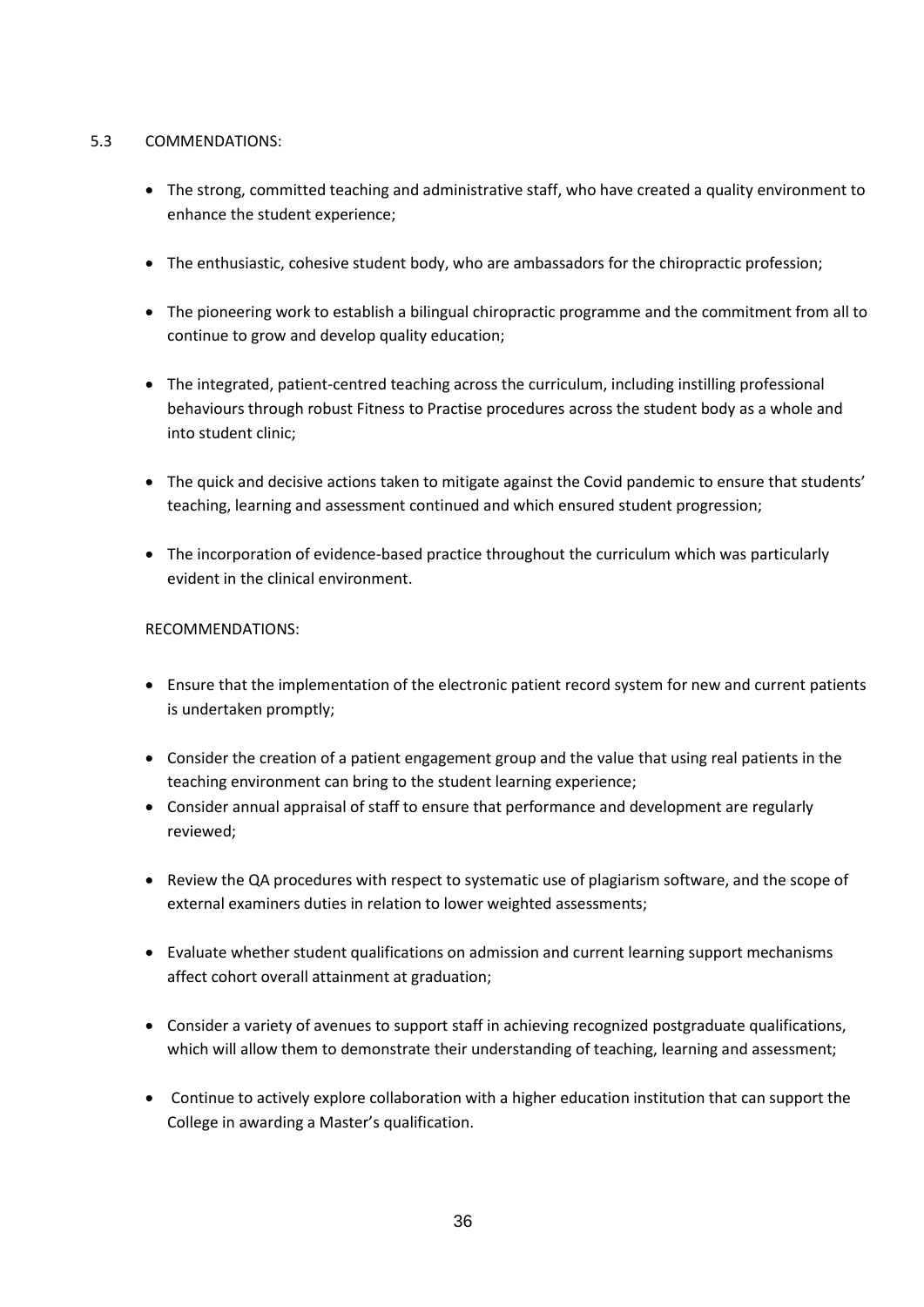### CONCERNS:

There are none.

# 5.4 Acknowledgements

The Team wishes to extend its thanks to the staff and students at BCC for their professionalism, hospitality and courtesy afforded to it during the three-day virtual visit.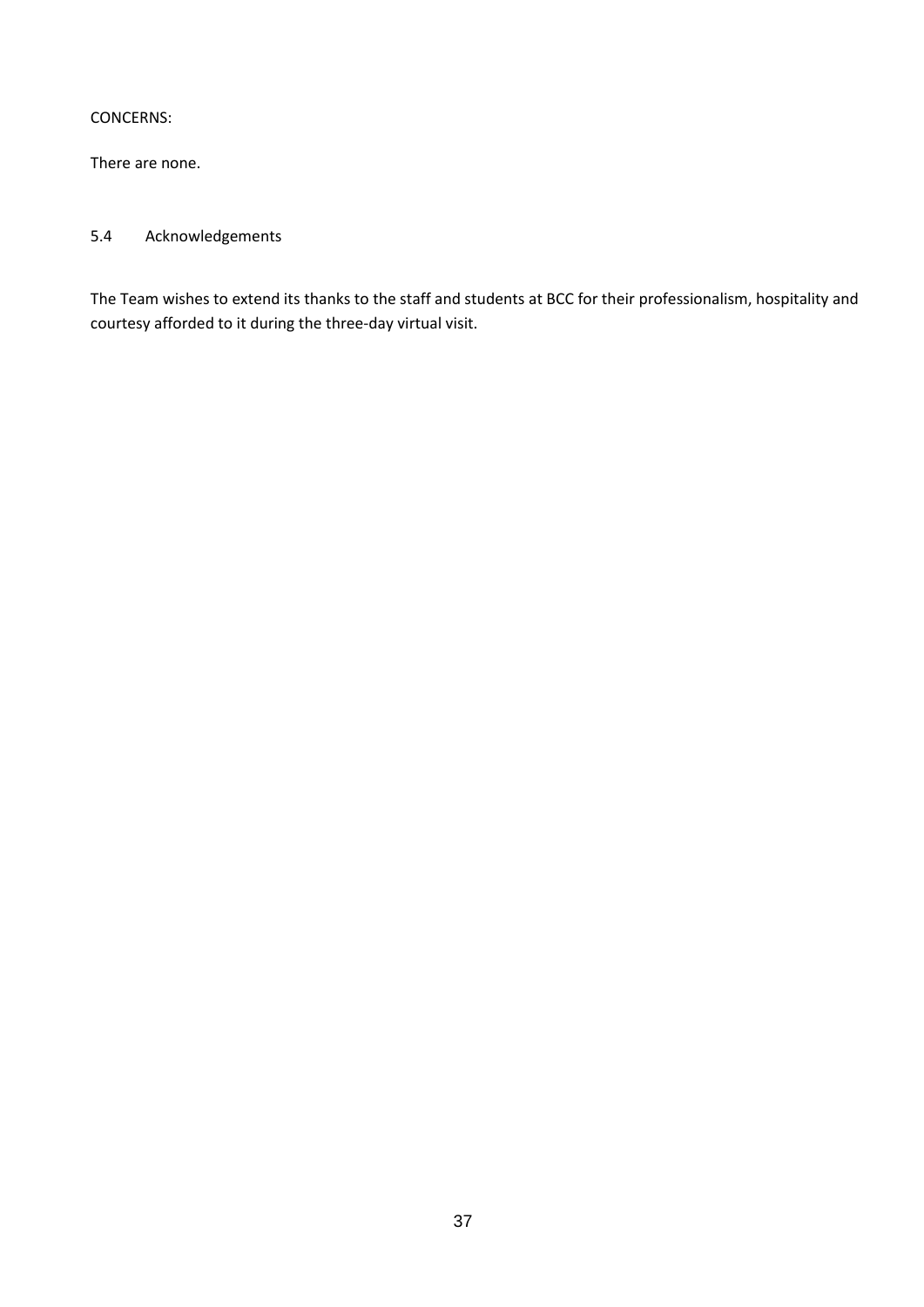## **APPENDIX 1 – SITE VISIT TIMETABLE**

| Sunday 24th<br>January | Meeting with                                               | Personnel                                                                                          | Team<br>members | <b>Standards</b>                                                            |
|------------------------|------------------------------------------------------------|----------------------------------------------------------------------------------------------------|-----------------|-----------------------------------------------------------------------------|
| Evening                | Preparatory<br>meeting of team                             |                                                                                                    | All             |                                                                             |
| Monday 25th<br>January | Meeting with                                               | Personnel                                                                                          | Team<br>members | <b>Standards</b>                                                            |
| 9:00-9:15              | Welcome & Private<br>meeting of team                       |                                                                                                    | All             |                                                                             |
| 09.15-10.00            | Course<br>management team                                  | Principal and<br>Senior Course<br>Managers                                                         | All             | 2.1, 2.8, 2.9, 3.1, .2, 4.3, 4.4, , 5.2, 6.4, 6.5<br>8.1, 8.2, 8.3, 8.4, 10 |
| 10.05-10:50            | Programme<br>Management to<br>include Quality<br>Assurance | <b>Unit Leaders</b><br>and those<br>involved in<br>quality<br>assurance<br><i>issues</i>           | All             | 3.2, 4.1, 4.2, 4.3, 4.4, 6.1, , 6.2 6.3, 8.2,<br>8.4                        |
| 10:50-11:20            | <b>Break</b>                                               |                                                                                                    |                 |                                                                             |
| 11:20-12:25            | Assessment and<br>Learning                                 | Assessment<br>officer and<br>staff<br>responsible for<br>collating<br>assessments.                 | All             | 3.1, 3.2, 8.3                                                               |
| 12:30-13:15            | Meetings with pre-<br>clinical students                    | Up to 4<br>students from<br>each of the<br>pre-clinical<br>years - NOT to<br>include class<br>reps | All             | 1.2, 1.3, 2.1, 2.8, 5.1, 5.2, 9.1, 9.2, 9.3, 10                             |
| 13:15-14:00            | Lunch                                                      |                                                                                                    |                 |                                                                             |
| 14:00-14.45            | <b>Students in Clinic</b><br>Year                          | $6$ students -<br>NOT to include<br>class reps                                                     | All             | 2.7,6.2,7,10                                                                |
| 14:50-15:35            | <b>Human Resources</b><br>(HR)<br>representatives          | HR manager,<br>admissions<br>officer and<br>relevant<br>personnel                                  | All             | 5.1, 5.2, 6.5                                                               |
| 15:35-16:00            | <b>Break</b>                                               |                                                                                                    |                 |                                                                             |
| 16:00-16:45            | Meet part-time<br>staff working less<br>than 0.8 FTE       | Administrative<br>and teaching                                                                     | All             | 2.1, 2.2, 2.3, 2.4, 6.4, 6.5                                                |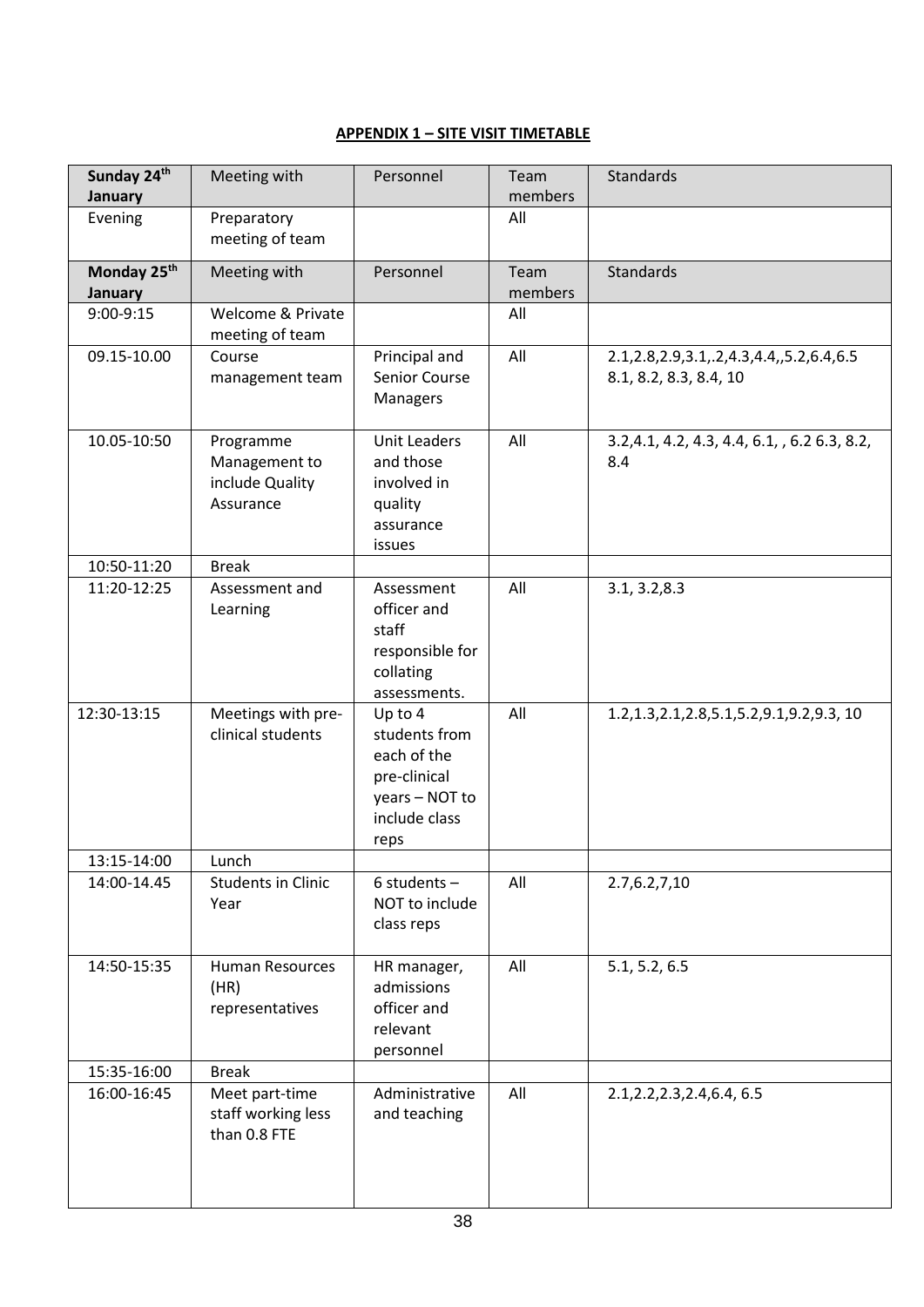| Tuesday 26 <sup>th</sup><br>January | Meeting with                                                                | Personnel                                                                                                                                          | Team<br>members | Standards                                             |
|-------------------------------------|-----------------------------------------------------------------------------|----------------------------------------------------------------------------------------------------------------------------------------------------|-----------------|-------------------------------------------------------|
| 09.00-9:45                          | Staff delivering<br>basic sciences and<br>social sciences                   | Lecturers from<br>areas such as:<br>anatomy,<br>physiology,<br>chemistry,<br>physics,<br>biology,<br>psychology                                    | All             | 2.3,2.4                                               |
| 9:50-10:35                          | <b>Clinic Faculty</b><br>(chiropractic)                                     | FT & PT<br>Teaching<br>faculty to<br>cover all areas<br>of clinical<br>science<br>teaching and<br>practical<br>technique                           | All             | 1, 2 (with exception of 2.6), 3, 5.2, 6.2,<br>6.3, 6. |
| 10:35-11:05                         | <b>Break</b>                                                                |                                                                                                                                                    |                 |                                                       |
| 11:05-11:50                         | Subsequent stages<br>& links to<br>profession and<br>patient<br>involvement | Rep from<br>external bodies<br>and patient<br>panel reps<br>(where<br>possible)                                                                    | All             | 1.4, 2.7, 2.10, 8.4, 9.4, 2.10                        |
| 11:50-12.50                         | Lunch                                                                       |                                                                                                                                                    |                 |                                                       |
| 12:55-13:40                         | Research and<br>teaching                                                    | Staff<br>responsible for<br>managing<br>under-<br>graduate<br>research<br>teaching (and<br>post-graduate<br>research<br>teaching if<br>applicable) | All             | 2.2, 2.6, 7                                           |
| 13:45-14.30                         | Student support<br>and representation                                       | Student<br>societies<br>members and<br>year class reps                                                                                             | All             | 4.3, 4.4                                              |
| 14.35-15.10                         | Marketing/<br>Learning<br>Resources/<br>Library/IT                          | Head of<br>Learning<br>Services, IT<br>Manager,<br>Marketing                                                                                       | All             | 6.1, 6.3, 6.4                                         |
| 15.10-15.45                         | Finance and<br>budget                                                       | Financial<br>official (s)                                                                                                                          | All             | 9.3                                                   |
| 15.45-16.15                         | Final meeting with<br>the Principal (if<br>needed)                          | Principal<br>39                                                                                                                                    | All             |                                                       |